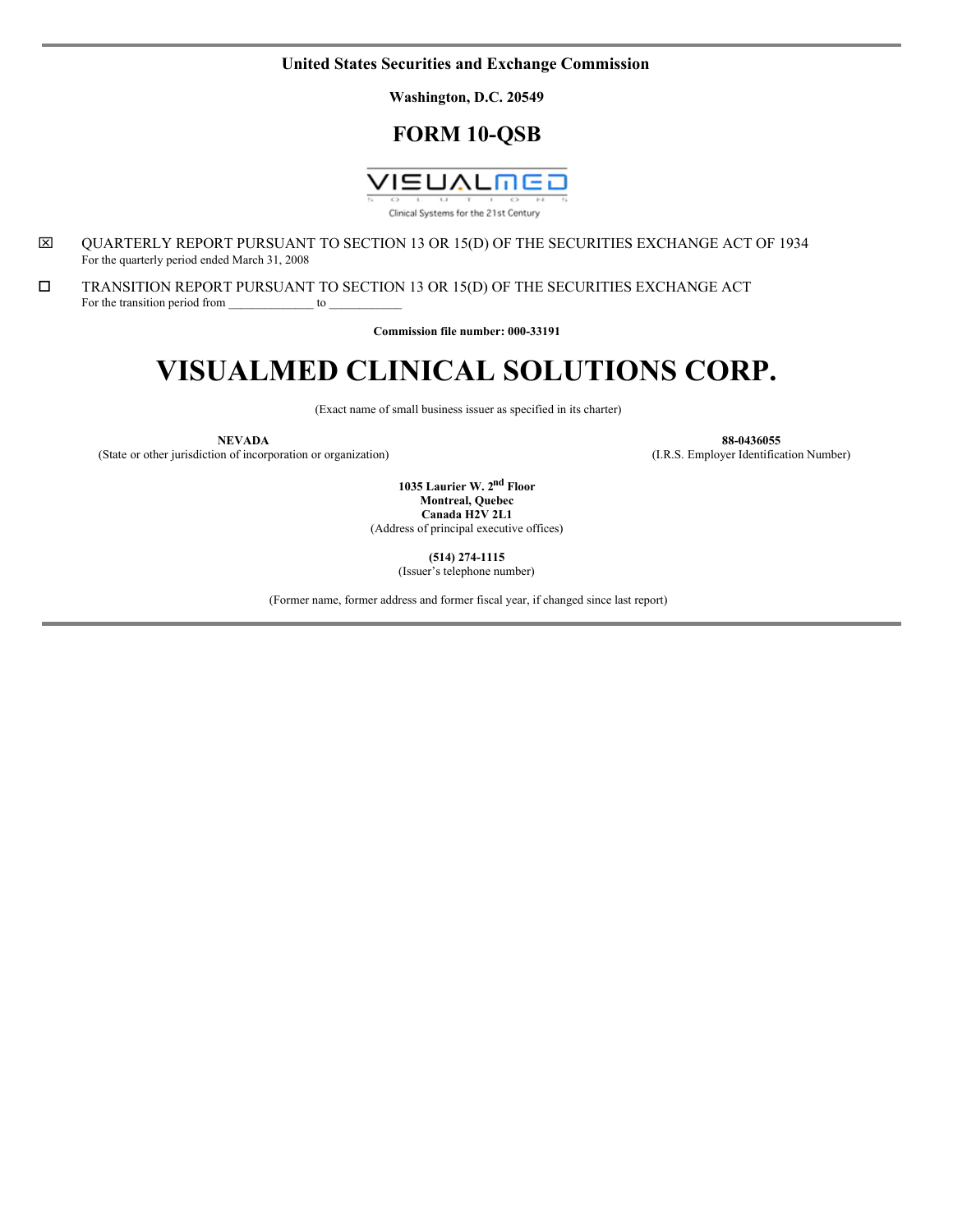Check whether the issuer (1) filed all reports required to be filed by Section 13 or 15(d) of the Exchange Act during the past 12 months (or for such shorter period that the registrant was required to file such reports) and (2) has been subject to such filing requirements for the past 90 days.  $Yes \boxtimes No \square$ 

Indicate by check mark whether the registrant is a shell company (as defined in Rule 12b-2 of the Exchange Act).  $Yes \Box No \Box$ 

# **APPLICABLE ONLY TO CORPORATE ISSUERS**

As of May 13, 2008 the issuer had 57,547,845 outstanding shares of common stock.

Transitional Small Business Disclosure Format (Check one):  $Yes \Box No \boxtimes$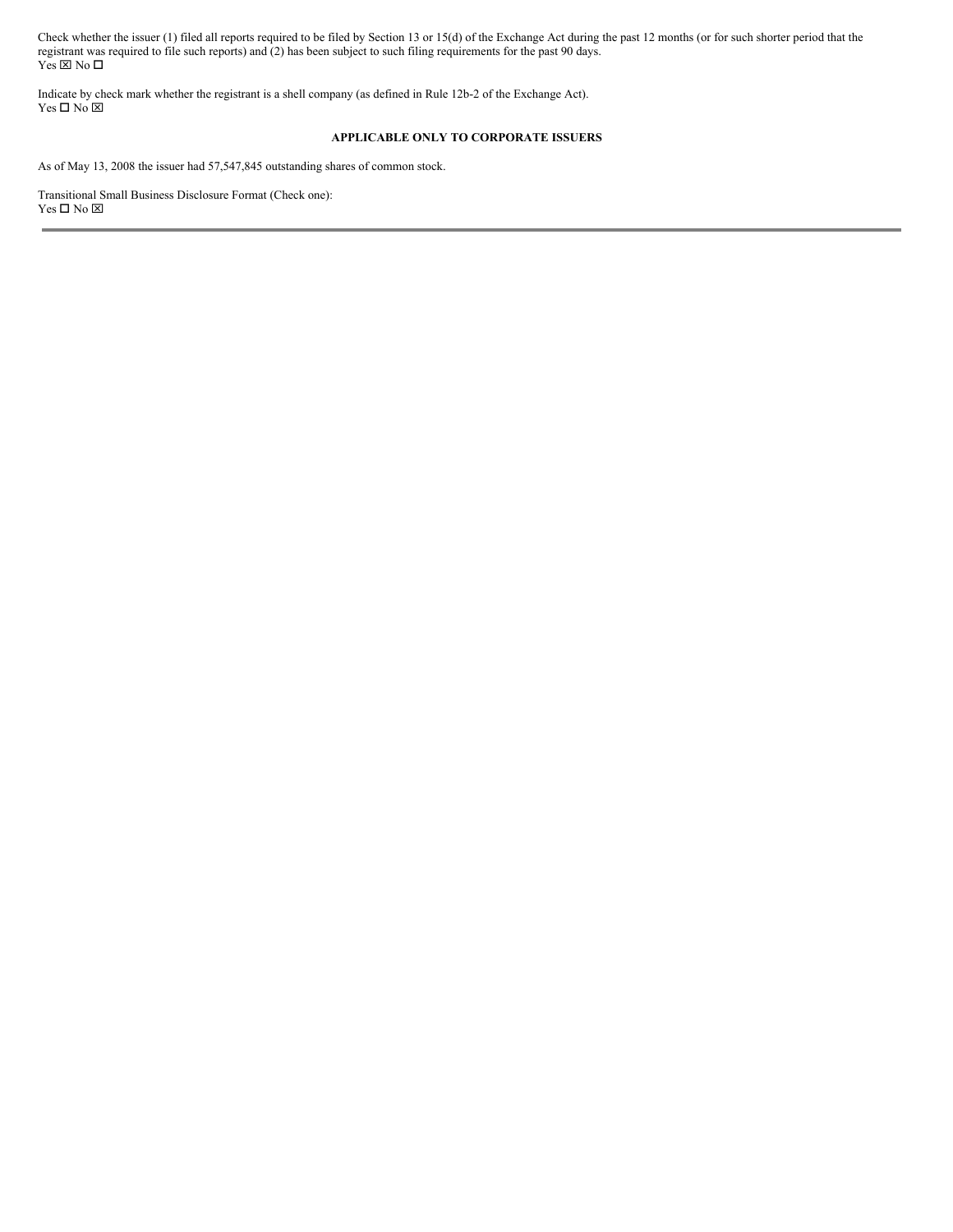#### **I T E M 1 FINANCIAL STATEMENTS**

VisualMED Clinical Solutions Corp. (A Development Stage Company)

|                                                       | Index |
|-------------------------------------------------------|-------|
| <b>Consolidated Balance Sheets</b>                    | F-1   |
| <b>Consolidated Statements of Operations</b>          | $F-2$ |
| <b>Consolidated Statements of Cash Flows</b>          | $F-3$ |
| <b>Consolidated Notes to the Financial Statements</b> | $F-4$ |
|                                                       |       |
|                                                       |       |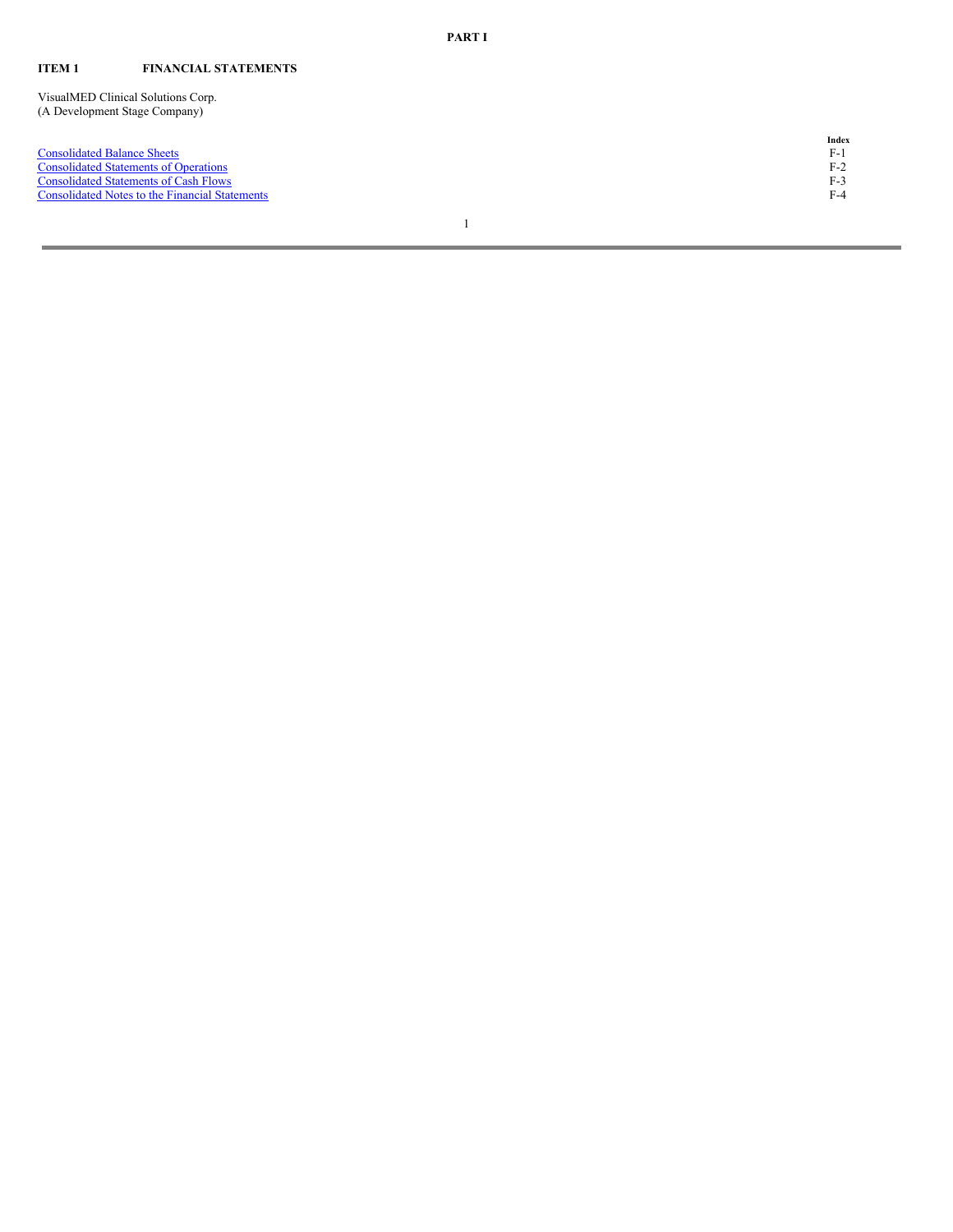<span id="page-3-0"></span>

|                                                                               | March 31,<br>2008<br>(Unaudited) | <b>June 30.</b><br>2007<br>s |
|-------------------------------------------------------------------------------|----------------------------------|------------------------------|
| Assets                                                                        |                                  |                              |
| <b>Current Assets</b>                                                         |                                  |                              |
| Cash                                                                          | 28.939                           | 123,318                      |
| Accounts receivable                                                           |                                  | 130,717                      |
| Advances to related parties (Note 3)                                          | 50,413                           | 29,231                       |
| Prepaid expenses and deposits (Note 4)                                        | 26,189                           | 122,250                      |
| Inventory                                                                     | 66,148                           | 3,226                        |
| Other assets                                                                  |                                  | 7,941                        |
| <b>Total Current Assets</b>                                                   | 171,689                          | 416,683                      |
| Property and Equipment (Note 5)                                               | 29,295                           | 51,190                       |
| <b>Total Assets</b>                                                           | 200,984                          | 467,873                      |
| Liabilities and Stockholders' Deficit                                         |                                  |                              |
| <b>Current Liabilities</b>                                                    |                                  |                              |
|                                                                               | 1,723,306                        | 1,387,121                    |
| Accounts payable<br>Accrued liabilities (Note 6)                              | 426,347                          | 197,401                      |
| Loan payable (Note 7)                                                         | 92,431                           |                              |
| Due to related party (Note 8)                                                 | 32,226                           | 42,288                       |
| Current portion of capital lease obligation                                   |                                  | 3,386                        |
| Deferred revenue                                                              | 532,685                          | 298,250                      |
| <b>Total Liabilities</b>                                                      | 2,806,995                        | 1,928,446                    |
| Commitments and Contingencies (Notes 1, 14 and 16)                            |                                  |                              |
| Stockholders' Deficit                                                         |                                  |                              |
| Preferred Stock (Note 9),                                                     |                                  |                              |
| Authorized: 15,000,000 shares, Series A 10% Cumulative; par value \$0.00001;  |                                  |                              |
| Issued and outstanding: no shares                                             |                                  |                              |
| Authorized: 10,000,000 shares, Undesignated; par value \$0.00001;             |                                  |                              |
| Issued and outstanding: no shares                                             |                                  |                              |
| Common Stock (Note 10),                                                       |                                  |                              |
| Authorized: 100,000,000 shares, par value \$0.00001;                          |                                  |                              |
| Issued and outstanding: 57,422,845 shares (June 30, 2007 - 49,728,345 shares) | 574                              | 497                          |
| Additional Paid-in Capital                                                    | 29,845,089                       | 27,269,830                   |
| Common Stock Subscriptions Receivable<br>Accumulated Other Comprehensive Loss | (2, 450)<br>(253, 377)           | (2,450)<br>(254, 013)        |
| Deficit Accumulated During the Development Stage                              | (32, 195, 847)                   | (28, 474, 437)               |
| Total Stockholders' Deficit                                                   | (2,606,011)                      | (1,460,573)                  |
|                                                                               |                                  |                              |
| Total Liabilities and Stockholders' Deficit                                   | 200,984                          | 467,873                      |

(The accompanying notes are an integral part of these consolidated financial statements)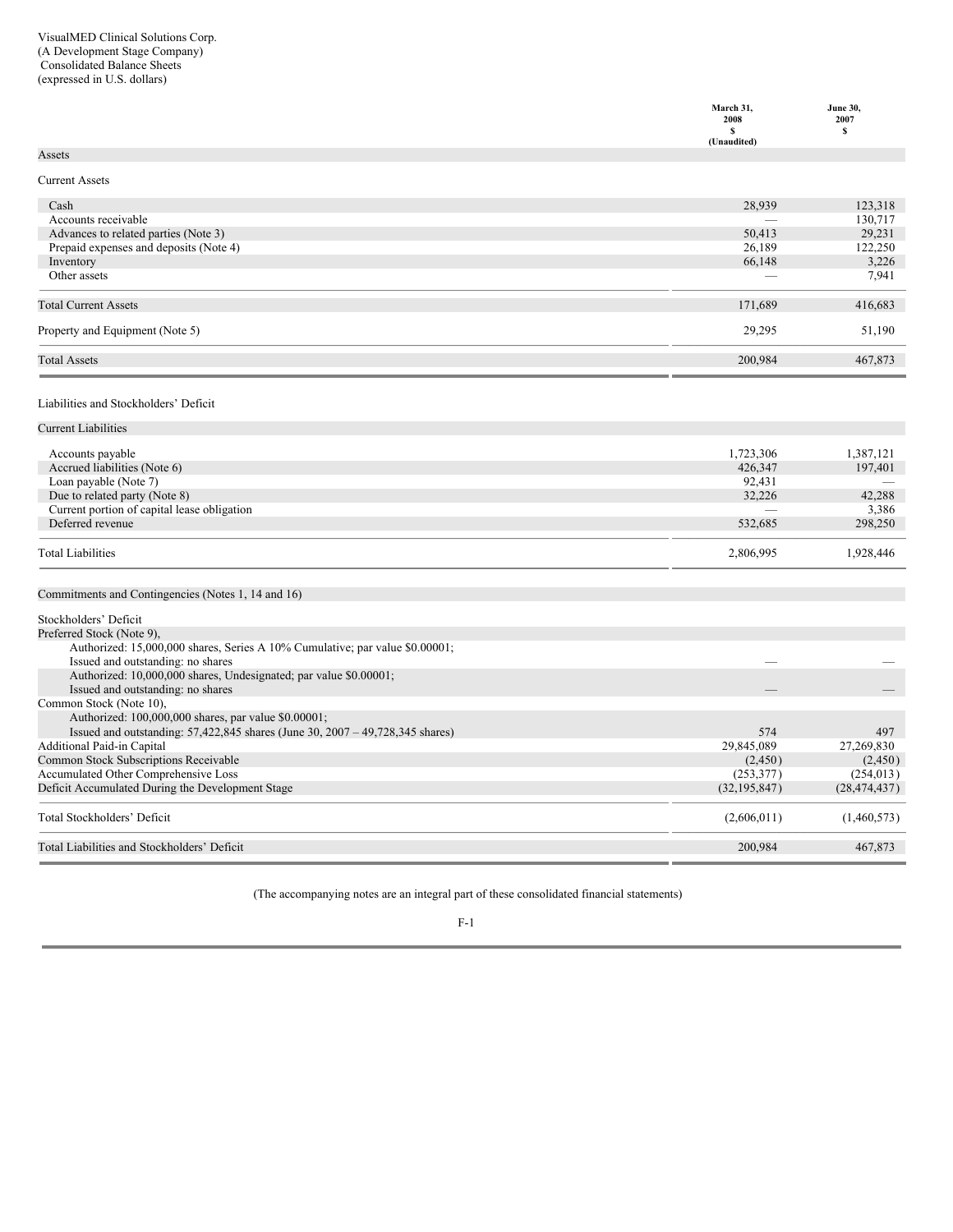<span id="page-4-0"></span>

|                                          | <b>Accumulated from</b><br>September 7, 1999<br>(Date of Inception)<br>to December 31, | For the<br><b>Three Months</b><br><b>Ended</b><br>March 31, |              |             | <b>Nine Months</b><br>Ended<br>March 31, |  |  | For the |  |
|------------------------------------------|----------------------------------------------------------------------------------------|-------------------------------------------------------------|--------------|-------------|------------------------------------------|--|--|---------|--|
|                                          | 2007<br>s                                                                              | 2008<br>s                                                   | 2007<br>s    | 2008<br>S   | 2007<br>s                                |  |  |         |  |
| Revenue                                  | 1,363,629                                                                              | 186,873                                                     | 9.418        | 698,871     | 27,542                                   |  |  |         |  |
| Cost of sales                            | 225,383                                                                                |                                                             |              | 36,567      | 8,298                                    |  |  |         |  |
| <b>Gross Profit</b>                      | 1,138,246                                                                              | 186,873                                                     | 9,418        | 662,304     | 19,244                                   |  |  |         |  |
| Expenses                                 |                                                                                        |                                                             |              |             |                                          |  |  |         |  |
| Acquired in-process research             | 7,920,730                                                                              |                                                             | 7,920,730    |             | 7,920,730                                |  |  |         |  |
| Customer service                         | 2,283,633                                                                              | 186,753                                                     | 138,887      | 517,319     | 580,219                                  |  |  |         |  |
| Amortization                             | 87,659                                                                                 | 7,422                                                       | 8,269        | 26,725      | 24,743                                   |  |  |         |  |
| Development costs                        | 2,591,887                                                                              | 145,668                                                     | 139,651      | 421,270     | 426,193                                  |  |  |         |  |
| General and administration               | 5,524,158                                                                              | 190,273                                                     | 341,375      | 684,372     | 1,913,504                                |  |  |         |  |
| Sales and marketing                      | 10,224,224                                                                             | 100,645                                                     | 2,112,453    | 2,689,684   | 3,830,424                                |  |  |         |  |
| <b>Total Expenses</b>                    | 28,632,291                                                                             | 630,761                                                     | 10,661,365   | 4,339,370   | 14,695,813                               |  |  |         |  |
| Net Loss From Operations                 | (27, 494, 045)                                                                         | (443,888)                                                   | (10,651,947) | (3,677,066) | (14,676,569)                             |  |  |         |  |
| Other Income (Expenses)                  |                                                                                        |                                                             |              |             |                                          |  |  |         |  |
| Interest                                 | (97,050)                                                                               | (31,650)                                                    | (5, 131)     | (55,773)    | (5,650)                                  |  |  |         |  |
| Financing costs                          | (4,514,285)                                                                            |                                                             |              |             |                                          |  |  |         |  |
| Foreign exchange gain (loss)             | 291,610                                                                                | 1,057                                                       | 26,872       | 11,429      | (62, 731)                                |  |  |         |  |
| Gain on forgiveness of interest          | 7,655                                                                                  |                                                             |              |             |                                          |  |  |         |  |
| Gain on forgiveness of debt              | 12,689                                                                                 |                                                             |              |             |                                          |  |  |         |  |
| Net Loss Before Discontinued Operations  | (31,793,426)                                                                           | (474, 481)                                                  | (10,630,206) | (3,721,410) | (14,744,950)                             |  |  |         |  |
| <b>Discontinued Operations</b>           | (402, 421)                                                                             |                                                             |              |             |                                          |  |  |         |  |
| Net Loss                                 | (32, 195, 847)                                                                         | (474, 481)                                                  | (10,630,206) | (3,721,410) | (14,744,950)                             |  |  |         |  |
|                                          |                                                                                        |                                                             |              |             |                                          |  |  |         |  |
| Other Comprehensive Income (Loss)        |                                                                                        |                                                             |              |             |                                          |  |  |         |  |
| Foreign currency translation adjustments | (253, 377)                                                                             | 6,621                                                       | (24, 514)    | 636         | 64,114                                   |  |  |         |  |
| Comprehensive Loss                       | (32, 449, 224)                                                                         | (467, 860)                                                  | (10,654,720) | (3,720,774) | (14,680,836)                             |  |  |         |  |
| Net Loss Per Share - Basic and Diluted   | $\overline{\phantom{0}}$                                                               | (0.01)                                                      | (0.23)       | (0.07)      | (0.31)                                   |  |  |         |  |
|                                          |                                                                                        |                                                             | 47,164,000   | 54,649,000  | 46,852,000                               |  |  |         |  |
| Weighted Average Shares Outstanding      |                                                                                        | 57,423,000                                                  |              |             |                                          |  |  |         |  |

(The accompanying notes are an integral part of these consolidated financial statements)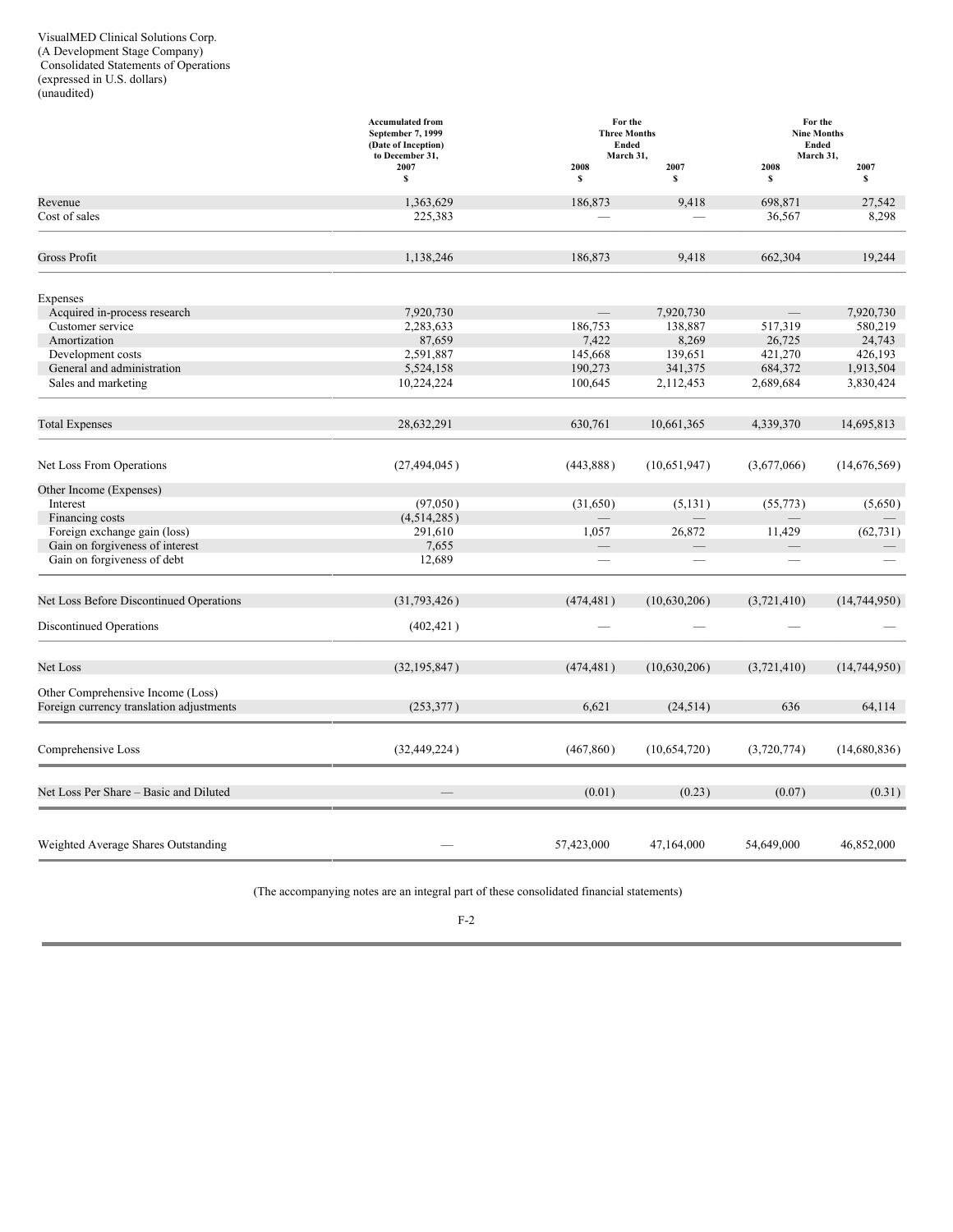<span id="page-5-0"></span>

|                                                                             | <b>Accumulated from</b><br>September 7, 1999<br>(Date of Inception)<br>To March 31,<br>2008<br>S | For the<br><b>Nine Months</b><br>Ended<br>March 31,<br>2008<br>s | For the<br><b>Nine Months</b><br>Ended<br>March 31,<br>2007<br>\$ |
|-----------------------------------------------------------------------------|--------------------------------------------------------------------------------------------------|------------------------------------------------------------------|-------------------------------------------------------------------|
| <b>Operating Activities</b>                                                 |                                                                                                  |                                                                  |                                                                   |
| Net loss                                                                    | (32, 195, 847)                                                                                   | (3,721,410)                                                      | (14,744,950)                                                      |
| Adjustments to reconcile net loss to net cash used in operating activities: |                                                                                                  |                                                                  |                                                                   |
| Amortization                                                                | 89,201                                                                                           | 26,725                                                           | 24,743                                                            |
| Acquired in-process research and development                                | 7,920,730                                                                                        |                                                                  | 7,920,730                                                         |
| Stock-based compensation                                                    | 17,173,643                                                                                       | 2,725,337                                                        | 5,329,106                                                         |
| Common stock issued for interest                                            | 32,063                                                                                           |                                                                  |                                                                   |
| Common stock issued for services                                            | 441,250                                                                                          | $\overline{\phantom{m}}$<br>$\overline{\phantom{0}}$             |                                                                   |
| Write-off of assets                                                         | 3,568                                                                                            |                                                                  | $\overline{\phantom{0}}$                                          |
| Gain on forgiveness of interest<br>Gain on settlement of debt               | (7,655)<br>(12,689)                                                                              | $\overline{\phantom{m}}$<br>$\overline{\phantom{0}}$             |                                                                   |
|                                                                             |                                                                                                  |                                                                  |                                                                   |
| Changes in operating assets and liabilities<br>Accounts receivable          |                                                                                                  | 130,717                                                          |                                                                   |
| Advances receivable                                                         | 134,544<br>(587, 948)                                                                            |                                                                  | 2,550                                                             |
| Prepaid expenses and deposits                                               | 70,236                                                                                           | 99,838                                                           | 218,939                                                           |
| Inventory                                                                   | (66, 148)                                                                                        | (62, 922)                                                        |                                                                   |
| Other assets                                                                | (3,782)                                                                                          | 2,191                                                            | 7,831                                                             |
| Deferred revenue                                                            | 962,685                                                                                          | 234,435                                                          | 259,458                                                           |
| Advances to related parties                                                 | (12, 529)                                                                                        | (25, 351)                                                        | 7,145                                                             |
| Due to related parties                                                      |                                                                                                  |                                                                  | 26,022                                                            |
| Accounts payable and accrued liabilities                                    | 1,988,080                                                                                        | 417,635                                                          | 884,633                                                           |
| Net Cash Used In Operating Activities<br><b>Investing Activities</b>        | (4,070,598)                                                                                      | (172, 805)                                                       | (63,793)                                                          |
| Purchase of property and equipment                                          | (98, 151)                                                                                        | (2,719)                                                          | (13, 180)                                                         |
| Net Cash Used In Investing Activities                                       | (98, 151)                                                                                        | (2,719)                                                          | (13,180)                                                          |
| <b>Financing Activities</b>                                                 |                                                                                                  |                                                                  |                                                                   |
| Proceeds from the sale of common stock                                      | 1,490,213                                                                                        | $\overline{\phantom{0}}$                                         | 4,910                                                             |
| <b>Bank</b> indebtedness                                                    |                                                                                                  |                                                                  | 161                                                               |
| Proceeds from loan                                                          | 614,180                                                                                          | 92,431                                                           |                                                                   |
| Proceeds from notes payable                                                 | 2,326,476                                                                                        |                                                                  |                                                                   |
| Repayment of capital lease obligation                                       | (10, 895)                                                                                        | (3,584)                                                          | (2,850)                                                           |
| Advances to related parties                                                 | 30,840                                                                                           | (7,716)                                                          |                                                                   |
| Net Cash Provided By Financing Activities                                   | 4,450,814                                                                                        | 81,131                                                           | 2,221                                                             |
| Effect of Exchange Rate Changes on Cash                                     | (253, 126)                                                                                       | 14                                                               | 63,776                                                            |
| Increase (Decrease) in Cash                                                 | 28,939                                                                                           | (94, 379)                                                        | (10,976)                                                          |
| Cash - Beginning of Period                                                  | $\overline{\phantom{0}}$                                                                         | 123,318                                                          | 10,976                                                            |
| Cash – End of Period                                                        | 28,939                                                                                           | 28,939                                                           | $\overbrace{\phantom{13333}}$                                     |
| Supplemental Disclosures                                                    |                                                                                                  |                                                                  |                                                                   |
| Interest paid<br>Income taxes paid                                          |                                                                                                  |                                                                  |                                                                   |

(The accompanying notes are an integral part of these consolidated financial statements)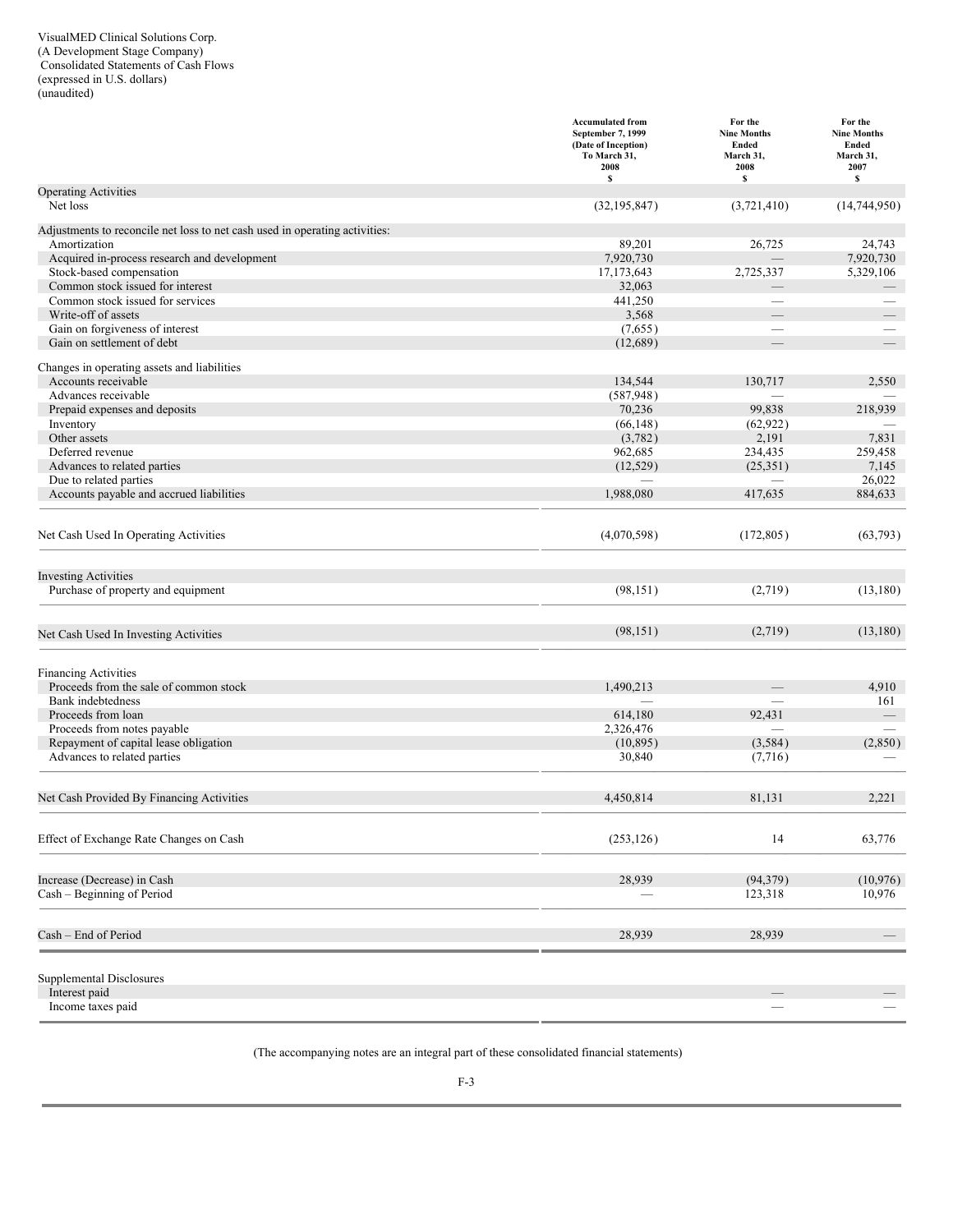## <span id="page-6-0"></span>1. Nature of Operation and Continuance of Business

The Company was incorporated in the State of Nevada on September 7, 1999. The Company changed its name to VisualMed Clinical Solutions Corp. on November 30, 2004. The Company's majority shareholder is Visual Healthcare Corporation, which is a Nevada Corporation, based in Montreal, Canada.

The Company's business plan involves the distribution of medical software. The Company is primarily involved in activities related to the distribution of medical software and is considered to be a development stage company. At March 31, 2008, the Company had a working capital deficiency of \$2,635,306 and has incurred losses of \$32,195,847 since inception. The ability of the Company to emerge from the development stage with respect to any planned principal business activity is dependent upon its successful efforts to raise additional equity financing and then attain profitable operations. There is no guarantee that the Company will be able to complete any of the above objectives. These financial statements do not include any adjustments to the recoverability and classification of recorded asset amounts and classification of liabilities that may be necessary should the Company be unable to continue as a going concern. These factors raise substantial doubt regarding the Company's ability to continue as a going concern.

As at March 31, 2008, the Company had cash balance of \$28,939, and for the next twelve months, management anticipates that the minimum cash requirements to fund its continued operations will be \$2,160,000. Accordingly, the Company does not have sufficient funds to meet planned expenditures over the next twelve months. Management plans to seek additional capital through equity and/or debt offerings and has asked for the continued financial support of related parties. There is no assurance that the Company will be able to raise sufficient cash to fund its future distribution programs and operational expenditures.

#### 2. Summary of Significant Accounting Principles

#### a) Basis of Presentation and Fiscal Year

These consolidated financials statements and related notes are presented in accordance with accounting principles generally accepted in the United States, and are expressed in US dollars. The Company has not produced any revenues from its principal business and is a development stage company as defined by Statement of Financial Accounting Standard ("SFAS") No. 7 "*Accounting and Reporting by Development Stage Enterprises*". These financial statements include the accounts of the Company and its wholly-owned subsidiary, VisualMed Clinical Systems Marketing Inc., a company incorporated and based in the province of Quebec, Canada. All intercompany transactions and balances have been eliminated. The Company's fiscal year-end is June 30.

#### b) Interim Consolidated Financial Statements

The interim unaudited consolidated financial statements have been prepared in accordance with accounting principles generally accepted in the United States for interim financial information and with the instructions to Securities and Exchange Commission ("SEC") Form 10-QSB. They do not include all of the information and footnotes required by generally accepted accounting principles for complete financial statements. Therefore, these financial statements should be read in conjunction with the Company's audited consolidated financial statements and notes thereto for the year ended June 30, 2007, included in the Company's Annual Report on Form 10-KSB filed on September 28, 2007 with the SEC.

The consolidated financial statements included herein are unaudited; however, they contain all normal recurring accruals and adjustments that, in the opinion of management, are necessary to present fairly the Company's consolidated financial position at March 31, 2008 and June 30, 2007, and the consolidated results of its operations and consolidated cash flows for the nine months ended March 31, 2008 and 2007. The results of operations for the nine months ended March 31, 2008 are not necessarily indicative of the results to be expected for future quarters or the full year.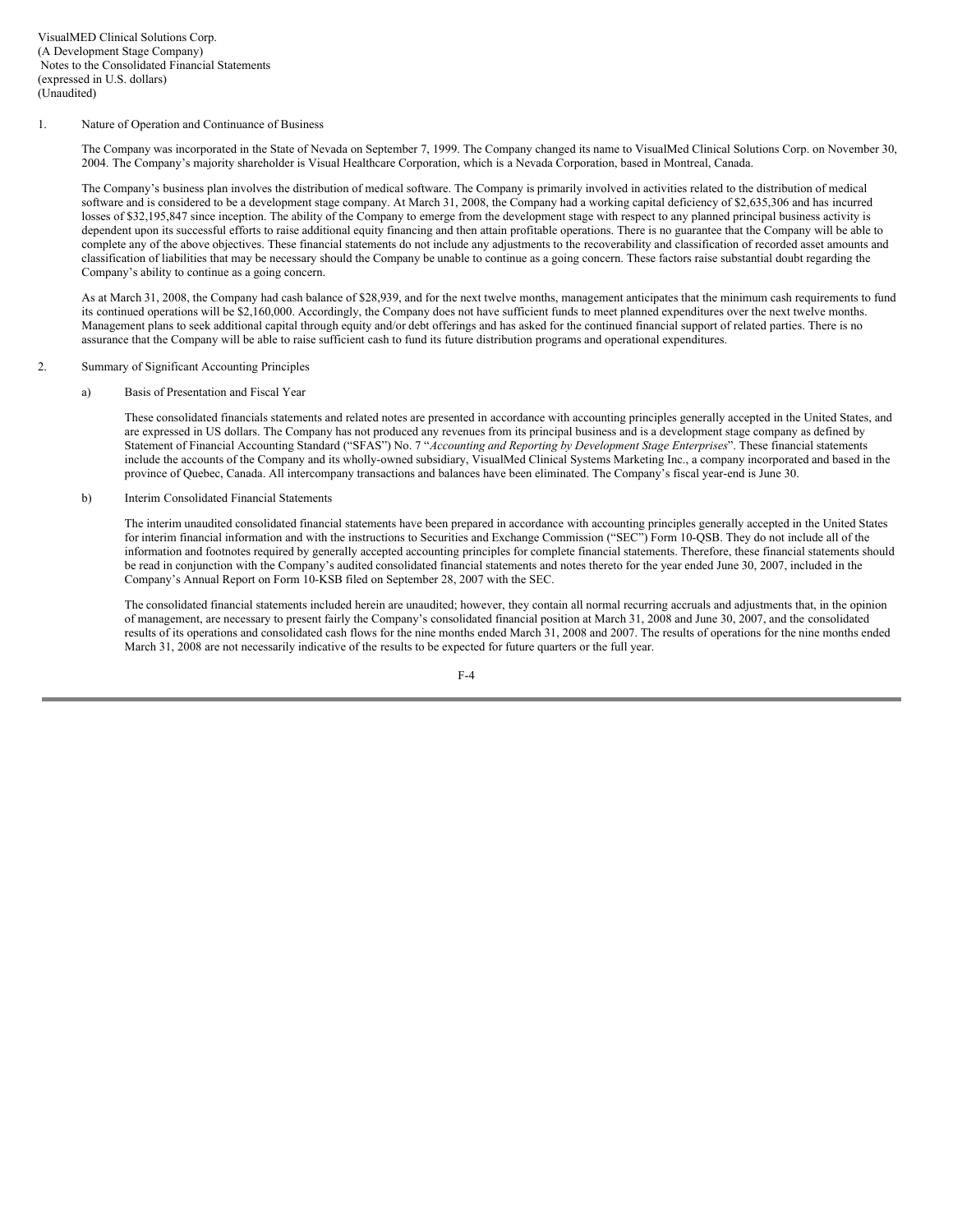#### 2. Summary of Significant Accounting Policies (continued)

c) Use of Estimates

The preparation of financial statements in accordance with United States generally accepted accounting principles requires management to make estimates and assumptions that affect the reported amounts of assets and liabilities at the date of the financial statements and the reported amounts of revenue and expenses in the reporting period. The Company regularly evaluates estimates and assumptions related to useful life and recoverability of long-lived assets, allowances for doubtful accounts, sales returns and allowances, inventory reserves, stock-based compensation expense, warranty liabilities and deferred income tax asset valuations. The Company bases its estimates and assumptions on current facts, historical experience and various other factors that it believes to be reasonable under the circumstances, the results of which form the basis for making judgments about the carrying values of assets and liabilities and the accrual of costs and expenses that are not readily apparent from other sources. The actual results experienced by the Company may differ materially and adversely from the Company's estimates. To the extent there are material differences between the estimates and the actual results, future results of operations will be affected.

d) Cash and Cash Equivalents

The Company considers all highly liquid instruments with a maturity of three months or less at the time of issuance to be cash equivalents.

e) Allowance for Doubtful Accounts

The Company evaluates the collectability of accounts receivable based on a combination of factors. In cases where the Company is aware of circumstances that may impair a specific customer's ability to meet its financial obligations subsequent to the original sale, the Company will record an allowance against amounts due, and thereby reduce the net recognized receivable to the amount the Company reasonably believes will be collected. For all other customers, the Company recognizes allowances for doubtful accounts based on the length of time the receivables are past due, industry and geographic concentrations, the current business environment and the Company's historical experience. The allowance for doubtful accounts as of March 31, 2008 was \$nil (June 30, 2007 - \$nil).

f) Property and Equipment

Property and equipment is stated at cost, less accumulated amortization, and consists of office furniture, computer hardware and software, leasehold improvements and assets under capital lease. Amortization of office furniture is computed using the straight-line method over five years. Amortization of computer hardware and software is computed using the straight-line method over three years. Amortization of leasehold improvements is computed using the straight-line method over five years. Amortization of assets under capital lease is computed using the straight-line method over the term of the lease.

g) Long-Lived Assets

In accordance with SFAS No. 144, "*Accounting for the Impairment or Disposal of Long-Lived Assets*", the Company tests long-lived assets or asset groups for recoverability when events or changes in circumstances indicate that their carrying amount may not be recoverable. Circumstances which could trigger a review include, but are not limited to: significant decreases in the market price of the asset; significant adverse changes in the business climate or legal factors; accumulation of costs significantly in excess of the amount originally expected for the acquisition or construction of the asset; current period cash flow or operating losses combined with a history of losses or a forecast of continuing losses associated with the use of the asset; and current expectation that the asset will more likely than not be sold or disposed significantly before the end of its estimated useful life.

Recoverability is assessed based on the carrying amount of the asset and its fair value which is generally determined based on the sum of the undiscounted cash flows expected to result from the use and the eventual disposal of the asset, as well as specific appraisal in certain instances. An impairment loss is recognized when the carrying amount is not recoverable and exceeds fair value.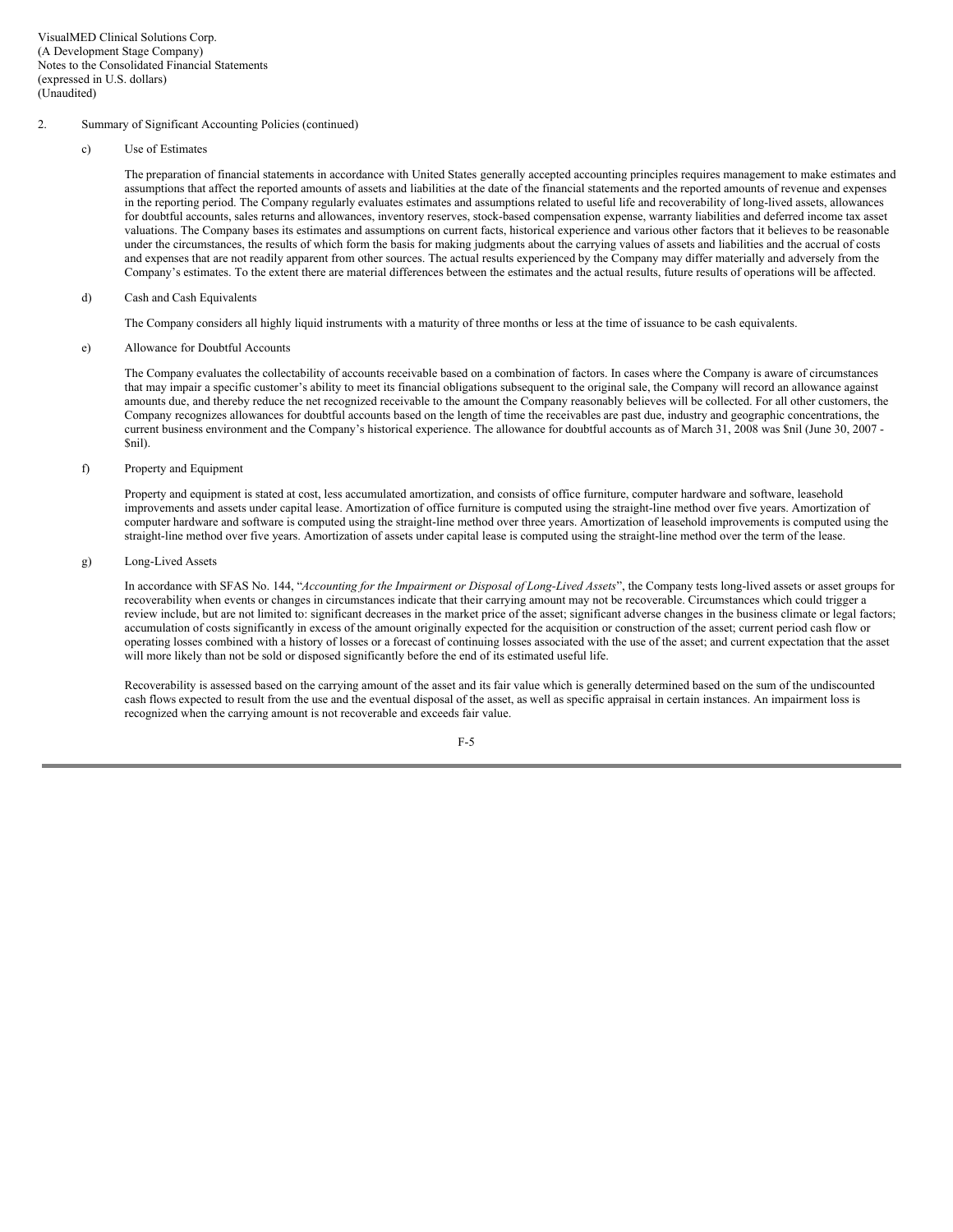# 2. Summary of Significant Accounting Policies (continued)

## h) Foreign Currency Transactions

The Company's functional and reporting currency is the United States dollar. The functional currency of the Company's subsidiary is the Canadian dollar. The financial statements of the subsidiary are translated to United States dollars in accordance with SFAS No. 52 "*Foreign Currency Translation*" using period-end rates of exchange for assets and liabilities, and average rates of exchange for the period for revenues and expenses. Translation gains (losses) are recorded in accumulated other comprehensive income (loss) as a component of stockholders' equity. Foreign currency transaction gains and losses are included in current operations.

i) Development Costs

Costs related to the enhancement of existing medical software modules are expensed as incurred until technological feasibility in the form of a working model has been established. The time period between the establishment of technological feasibility and completion of product development is expected to be short, therefore the Company has not capitalized any product development costs during the period.

## j) Basic and Diluted Net Income (Loss) Per Share

The Company computes net income (loss) per share in accordance with SFAS No. 128, "*Earnings per Share*" which requires presentation of both basic and diluted earnings per share (EPS) on the face of the income statement. Basic EPS is computed by dividing net income (loss) available to common shareholders (numerator) by the weighted average number of shares outstanding (denominator) during the period. Diluted EPS gives effect to all dilutive potential common shares outstanding during the period including stock options, using the treasury stock method, and convertible preferred stock, using the if-converted method. In computing diluted EPS, the average stock price for the period is used in determining the number of shares assumed to be purchased from the exercise of stock options or warrants. Diluted EPS and the weighted average number of common shares exclude all dilutive potential shares since their effect is anti dilutive. Shares underlying these securities totaled approximately 12,000,000 as of March 31, 2008.

## k) Financial Instruments and Concentrations

The carrying value of cash, accounts receivable, advances to related parties, accounts payable, accrued liabilities, advances from related parties and capital lease obligation approximate fair value due to the relatively short maturity of these instruments. Financial instruments which potentially subject the Company to a concentration of credit risk consist primarily of accounts receivable. For the nine-month period ended March 31, 2008, revenue from one customer represented 63% (2007 – 57%) of total revenue and from a second customer represented 21% (2007 – 43%) of total revenue.

#### l) Inventory

Inventory consists of computer hardware and software acquired for specific revenue contracts. Inventory is stated at the lower of cost or net realizable value.

m) Comprehensive Loss

SFAS No. 130, "*Reporting Comprehensive Income*," establishes standards for the reporting and display of comprehensive loss and its components in the financial statements. For the nine-month periods ended March 31, 2008 and 2007, the Company's only component of comprehensive loss was foreign currency translation adjustments.

## n) Advertising Costs

Advertising costs are charged to operations as incurred.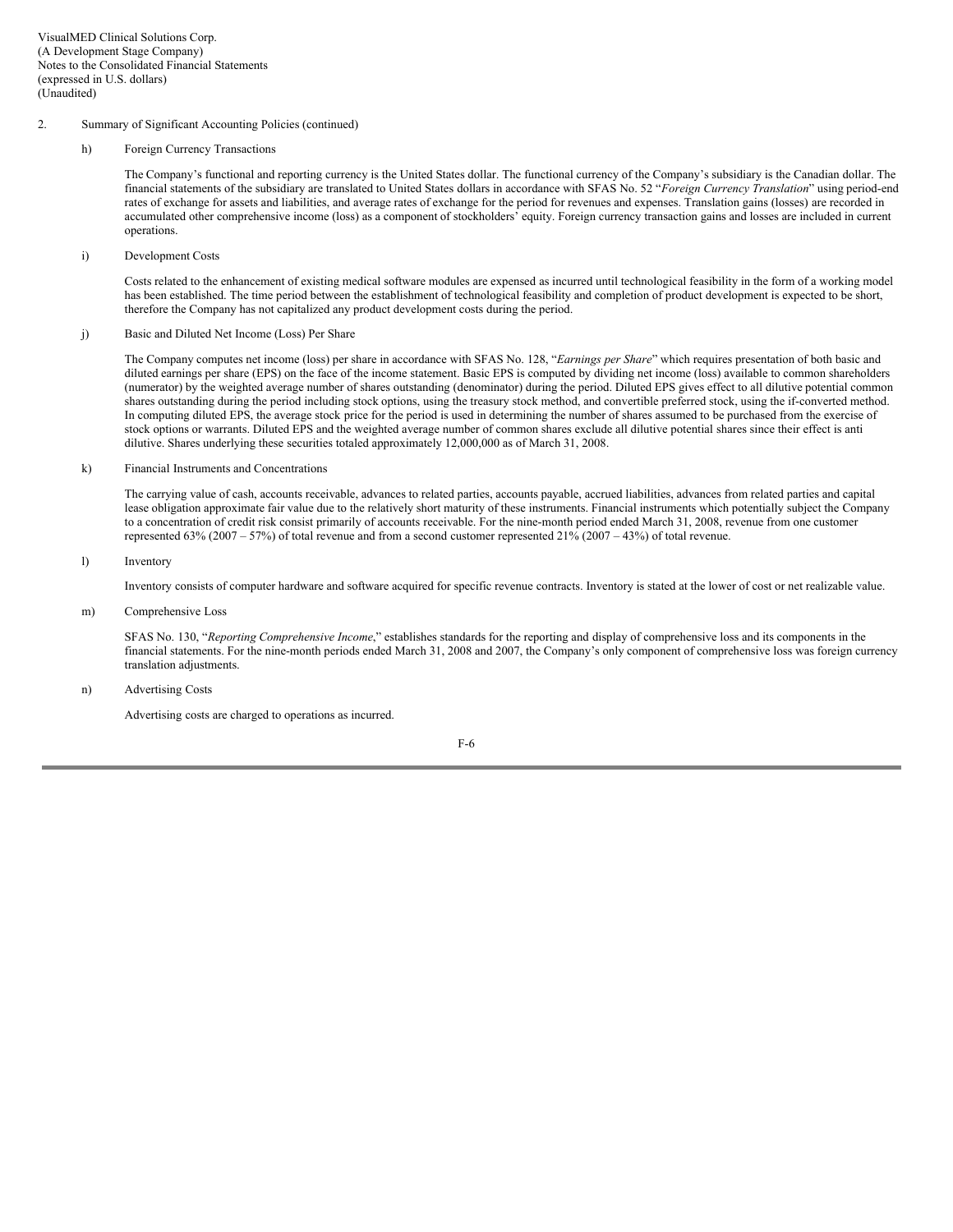## 2. Summary of Significant Accounting Policies (continued)

#### o) Revenue Recognition

The Company recognizes revenue related to sales and licensing of medical software in accordance with Statement of Position No. 97-2, "*Software Revenue Recognition*" ("SOP 97-2"), as amended by Statement of Position No. 98-9, "*Software Revenue Recognition with Respect to Certain Arrangements*". Pursuant to SOP 97-2 and Staff Accounting Bulletin No. 104 "*Revenue Recognition*", revenue will only be recognized when the price is fixed or determinable, persuasive evidence of an arrangement exists, the service is performed, and collectability is reasonably assured. The Company's revenue contracts are accounted for in conformity with Accounting Research Bulletin No. 45 "*Long-Term Construction-Type Contracts*" ("ARB 45"), using the relevant guidance in SOP 81-1 "*Accounting for Performance of Construction-Type and Certain Production-Type Contracts*", unless specified criteria for separate accounting for any service element are met. The Company uses the completed contract method to recognize revenue from long term service contracts. Licensing revenue is recognized if all revenue recognition criteria pursuant to SAB 104 are met. The Company also follows the guidance in Emerging Issues Task Force ("EITF") Issue No. 00-21 "*Revenue Arrangements with Multiple Deliverables*" relating to the separability of deliverables included in an arrangement into different units of accounting and the allocation of an arrangement's consideration to those units of accounting. It does not address when revenue should be recognized for the units of accounting.

Incremental direct costs related to contract acquisition and origination, which result in deferred revenue, are expensed as incurred. Any significant customer accounts that are not reasonably assured to be collected are excluded from revenues. During the year ended June 30, 2007, the Company licensed technology to a customer for \$1,410,600 (\$1,500,000 CAD). At March 31, 2008, \$986,865 (\$1,013,000 CAD) has been excluded from revenues as collectability was considered by management to not be reasonably assured. During the nine month period ended March 31, 2008, the Company recognized revenue of \$441,541 related to a \$2,200,000 contract with customer. Revenue was recognized since customer acceptance or the work completed was obtained and the Company has no further obligations related to this portion of the contract. During the three month period ended March 31, 2008, revenue consisted of annual license fees from existing contracts.

## p) Reclassifications

Certain reclassifications have been made to the prior period's financial statements to conform to the current period's presentation.

#### q) Income Taxes

Potential benefits of income tax losses are not recognized in the accounts until realization is more likely than not. The Company has adopted SFAS No. 109 "*Accounting for Income Taxes*" as of its inception. Pursuant to SFAS No. 109 the Company is required to compute tax asset benefits for net operating losses carried forward. The potential benefit of net operating losses have not been recognized in these financial statements because the Company cannot be assured it is more likely than not it will utilize the net operating losses carried forward in future years.

#### r) Warranty

Some of the Company's software or hardware products carry a warranty for the duration of the license term. The Company's liability is limited to the repair or replacement of the defective product and the refund of amounts paid for defective products. The Company establishes reserves for estimated product warranty costs at the time revenue is recognized based upon its historical experience and additionally for any known product warranty issues. At March 31, 2008, management has deemed that no reserve should be accrued. As of March 31, 2008, the Company has not experienced a significant amount of warranty expense.

#### s) Stock-based Compensation

The Company records stock-based compensation in accordance with SFAS No. 123R "*Share Based Payments*", using the fair value method. All transactions in which goods or services are the consideration received for the issuance of equity instruments are accounted for based on the fair value of the consideration received or the fair value of the equity instrument issued, whichever is more reliably measurable. Equity instruments issued to employees and the cost of the services received as consideration are measured and recognized based on the fair value of the equity instruments issued.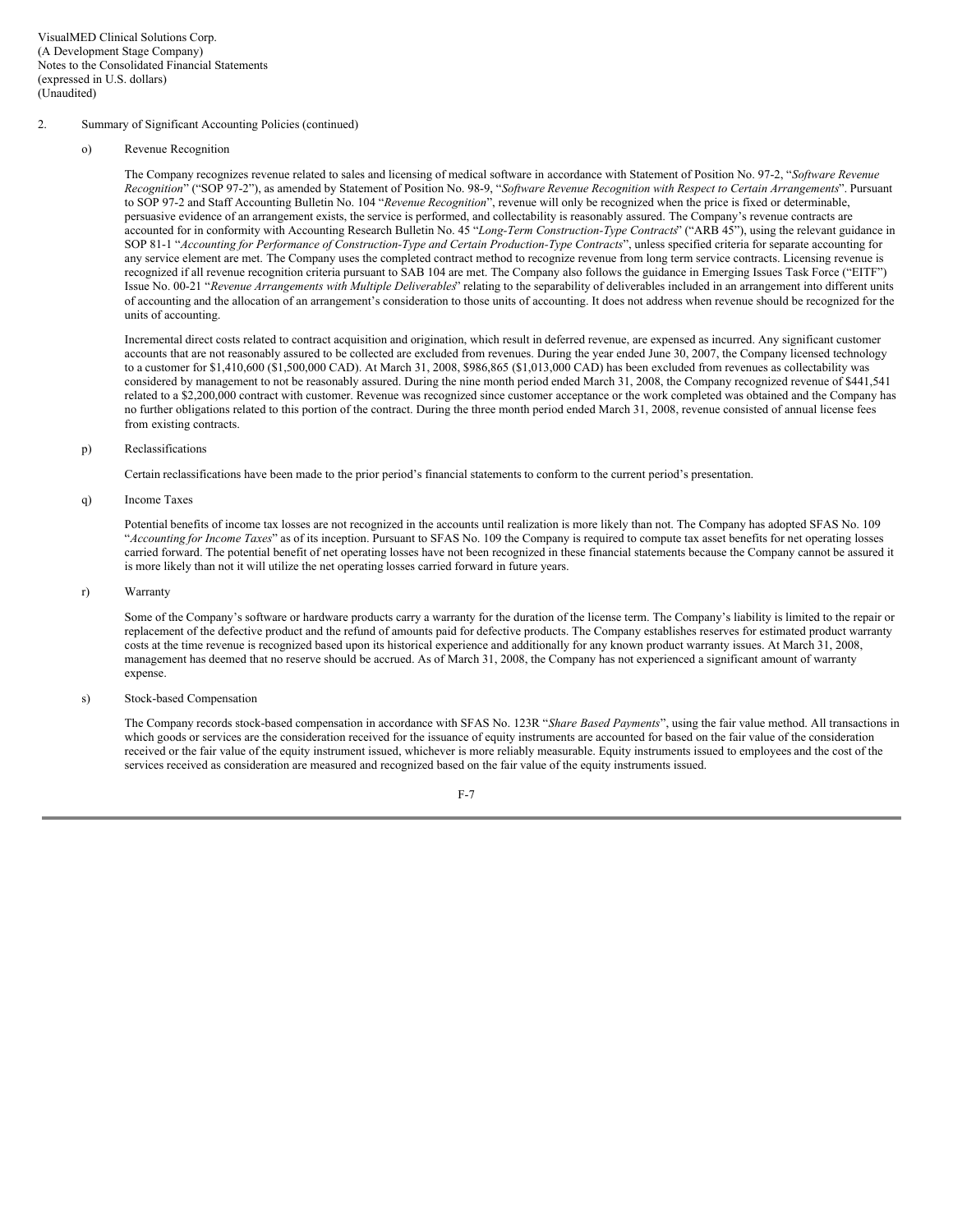## 2. Summary of Significant Accounting Policies (continued)

t) Recently Adopted Accounting Pronouncements

In June 2006, the Financial Accounting Standards Board (FASB) issued FASB Interpretation No. 48, "*Accounting for Uncertainty in Income Taxes, an interpretation of FASB Statements No. 109*" ("FIN 48"). FIN 48 clarifies the accounting for uncertainty in income taxes by prescribing a two-step method of first evaluating whether a tax position has met a more likely than not recognition threshold and second, measuring that tax position to determine the amount of benefit to be recognized in the financial statements. FIN 48 provides guidance on the presentation of such positions within a classified statement of financial position as well as on derecognition, interest and penalties, accounting in interim periods, disclosure, and transition. FIN 48 is effective for fiscal years beginning after December 15, 2006. The adoption of this statement did not have a material effect on the Company's financial statements.

#### u) Recently Issued Accounting Pronouncements

In March 2008, the FASB issued SFAS No. 161, 'Disclosures about Derivative Instruments and Hedging Activities - an amendment to FASB Statement No. *133*". SFAS No. 161 is intended to improve financial standards for derivative instruments and hedging activities by requiring enhanced disclosures to enable investors to better understand their effects on an entity's financial position, financial performance, and cash flows. Entities are required to provide enhanced disclosures about: (a) how and why an entity uses derivative instruments; (b) how derivative instruments and related hedged items are accounted for under Statement 133 and its related interpretations; and (c) how derivative instruments and related hedged items affect an entity's financial position, financial performance, and cash flows. It is effective for financial statements issued for fiscal years beginning after November 15, 2008, with early adoption encouraged. The Company is currently evaluating the impact of SFAS No. 161 on its financial statements, and the adoption of this statement is not expected to have a material effect on the Company's financial statements.

In December 2007, the FASB issued SFAS No. 141R, "*Business Combinations*". This statement replaces SFAS 141 and defines the acquirer in a business combination as the entity that obtains control of one or more businesses in a business combination and establishes the acquisition date as the date that the acquirer achieves control. SFAS 141R requires an acquirer to recognize the assets acquired, the liabilities assumed, and any noncontrolling interest in the acquiree at the acquisition date, measured at their fair values as of that date. SFAS 141R also requires the acquirer to recognize contingent consideration at the acquisition date, measured at its fair value at that date. This statement is effective for fiscal years, and interim periods within those fiscal years, beginning on or after December 15, 2008. Earlier adoption is prohibited. The adoption of this statement is not expected to have a material effect on the Company's financial statements.

In December 2007, the FASB issued SFAS No. 160, "Noncontrolling Interests in Consolidated Financial Statements Liabilities -an Amendment of ARB No. *5*1". This statement amends ARB 51 to establish accounting and reporting standards for the Noncontrolling interest in a subsidiary and for the deconsolidation of a subsidiary. This statement is effective for fiscal years, and interim periods within those fiscal years, beginning on or after December 15, 2008. Earlier adoption is prohibited. The adoption of this statement is not expected to have a material effect on the Company's Company's financial statements.

In February 2007, the FASB issued SFAS No. 159, "The Fair Value Option for Financial Assets and Financial Liabilities - Including an Amendment of FASB *Statement No. 115*". This statement permits entities to choose to measure many financial instruments and certain other items at fair value. Most of the provisions of SFAS No. 159 apply only to entities that elect the fair value option. However, the amendment to SFAS No. 115 "*Accounting for Certain Investments in Debt and Equity Securities*" applies to all entities with available-for-sale and trading securities. SFAS No. 159 is effective as of the beginning of an entity's first fiscal year that begins after November 15, 2007. Early adoption is permitted as of the beginning of a fiscal year that begins on or before November 15, 2007, provided the entity also elects to apply the provision of SFAS No. 157, "*Fair Value Measurements*". The adoption of this statement is not expected to have a material effect on the Company's financial statements.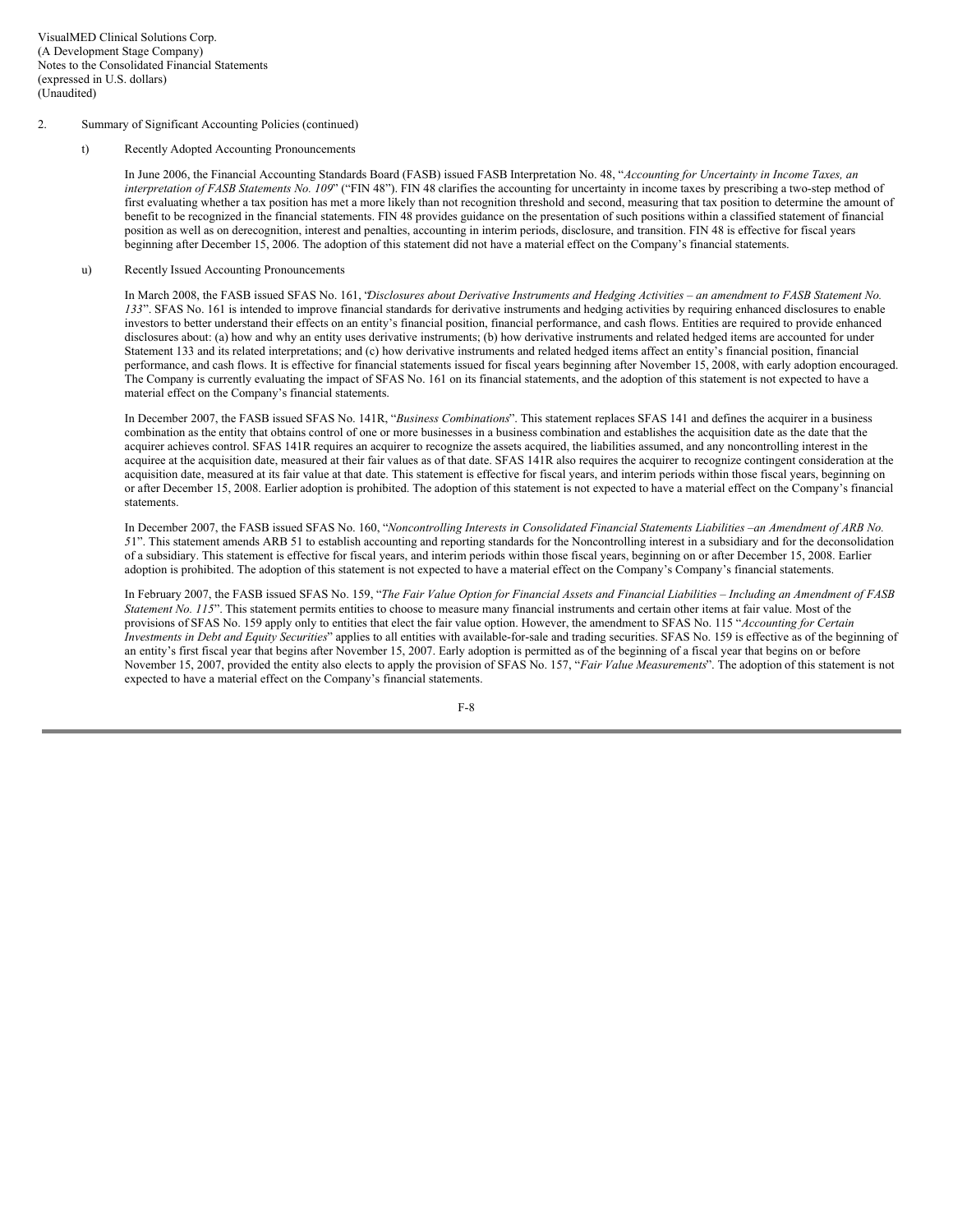## 2. Summary of Significant Accounting Policies (continued)

u) Recently Issued Accounting Pronouncements (continued)

In September 2006, the FASB issued SFAS No. 157, "*Fair Value Measurements*". The objective of SFAS No. 157 is to increase consistency and comparability in fair value measurements and to expand disclosures about fair value measurements. SFAS No. 157 defines fair value, establishes a framework for measuring fair value in generally accepted accounting principles, and expands disclosures about fair value measurements. SFAS No. 157 applies under other accounting pronouncements that require or permit fair value measurements and does not require any new fair value measurements. The provisions of SFAS No. 157 are effective for fair value measurements made in fiscal years beginning after November 15, 2007. The adoption of this statement is not expected to have a material effect on the Company's financial statements.

#### 3. Advances to Related Parties

|                       | March 31,<br>2008 | <b>June 30,</b><br>2007 |
|-----------------------|-------------------|-------------------------|
| Advances to employees | 50,413            | 29,231                  |

Advances to employees represent amounts advanced towards travel expenses to be incurred and are non-interest bearing and unsecured.

## 4. Prepaid Expenses and Deposits

|                                  | March 31,<br>2008 | <b>June 30,</b><br>2007 |
|----------------------------------|-------------------|-------------------------|
| Directors and officers insurance | $\qquad \qquad$   | 14,568                  |
| Rent                             | 12,467            | 91,419                  |
| Security deposit                 | 4,384             | 4,232                   |
| Other                            | 9,338             | 12,031                  |
|                                  | 26,189            | 122,250                 |

## 5. Property and Equipment

|                        | Cost<br>S | Accumulated<br>Amortization | March 31, 2008<br>Net carrying value | June 30, 2007<br>Net carrying value |
|------------------------|-----------|-----------------------------|--------------------------------------|-------------------------------------|
| Computer hardware      | 68,434    | 53,227                      | 15,207                               | 27,622                              |
| Computer software      | 30,391    | 25,071                      | 5,320                                | 11,611                              |
| Office furniture       | 13,628    | 8,491                       | 5,137                                | 6,932                               |
| Leasehold improvements | 10.494    | 6,863                       | 3,631                                | 5,025                               |
|                        | 122,947   | 93,652                      | 29,295                               | 51,190                              |

Assets under capital lease with a cost of \$12,588 are included in office furniture. During the nine month period ended March 31, 2008, the Company recognized amortization of assets under capital lease of \$1,947 (March 31, 2007 - \$2,503).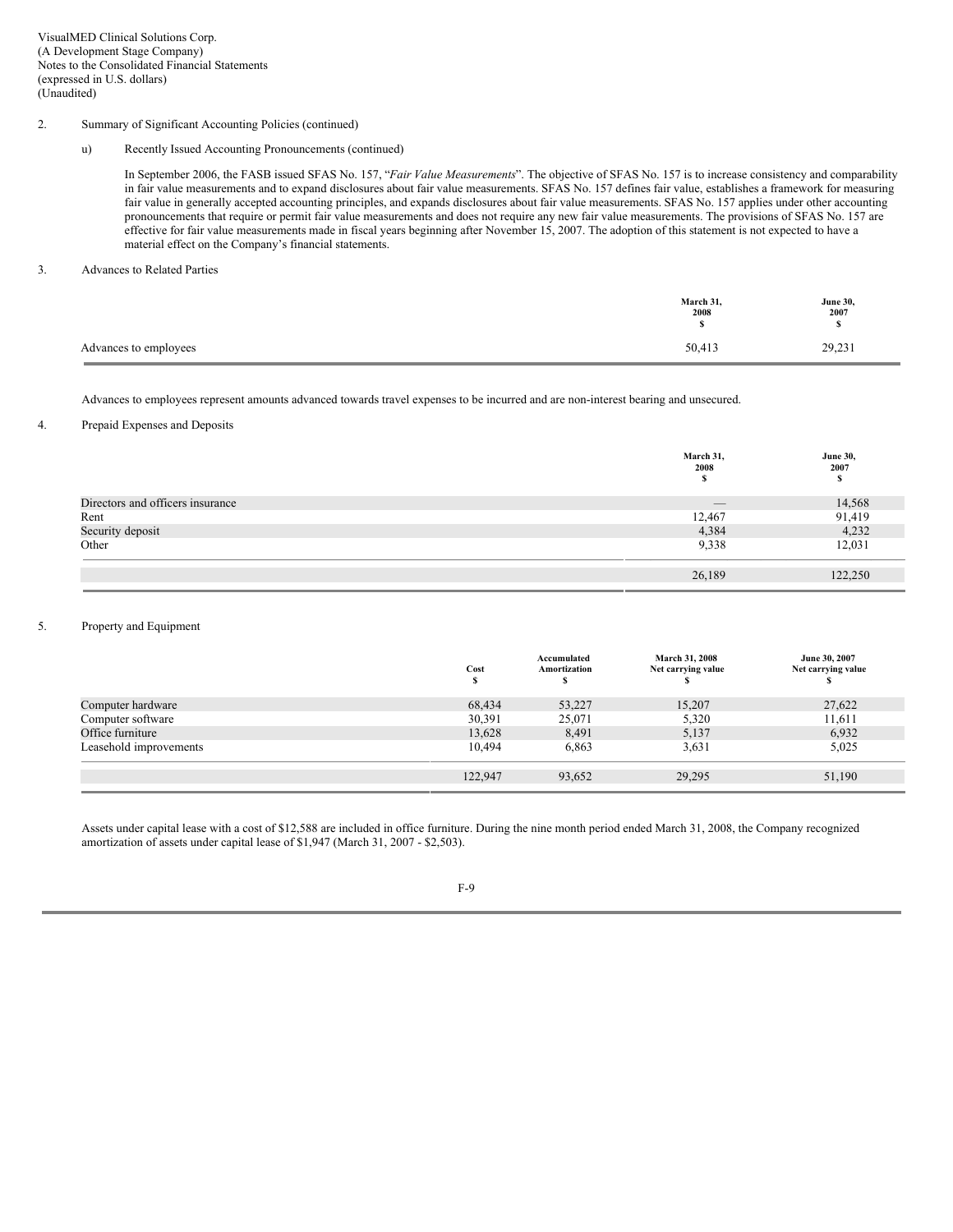## 6. Accrued Liabilities

|                                  | March 31,<br>2008 | <b>June 30,</b><br>2007         |
|----------------------------------|-------------------|---------------------------------|
| Salaries, wages and vacation pay | 273,092           | 197,401                         |
| Finder's fees                    | 150,000           | $\hspace{0.1mm}-\hspace{0.1mm}$ |
| Other                            | 3,255             | $\overline{\phantom{a}}$        |
|                                  |                   |                                 |
|                                  | 426.347           | 197,401                         |

#### 7. Loan payable

|                                                                | March 31,<br>2008 | <b>June 30,</b><br>2007 |
|----------------------------------------------------------------|-------------------|-------------------------|
| Advances from shareholders:                                    |                   |                         |
|                                                                |                   |                         |
| - 10% per annum, unsecured, no fixed terms of repayment        | 48,710            |                         |
| - non-interest bearing, unsecured, no fixed terms of repayment | 43,721            |                         |
|                                                                | 92.431            | _                       |

## 8. Advances From Related Parties

|                                                                               | March 31,<br>2008 | <b>June 30,</b><br>2007 |
|-------------------------------------------------------------------------------|-------------------|-------------------------|
| Advances from officers, 15% per annum, unsecured, no fixed terms of repayment | 32,226            | 42,288                  |
|                                                                               | 32,226            | 42,288                  |

## 9. Preferred Stock

On January 12, 2006, the Company restated its Articles of Incorporation to increase the authorized share capital to 125,000,000 shares consisting of 100,000,000 shares of common stock, and 25,000,000 shares of preferred stock, of which 15,000,000 have been designated as Series A 10% Cumulative Preferred Stock.

The Series A 10% Cumulative Preferred Stock has a par value of \$0.00001 per share, a stated value of \$1.00 per share and are non-voting. The holders of the Series A Preferred Stock will be entitled to receive an annual dividend equal to 10% per annum of the stated value of \$1.00 per share payable, at the option of the Board of Directors, in either cash or in shares of Series A Preferred Stock.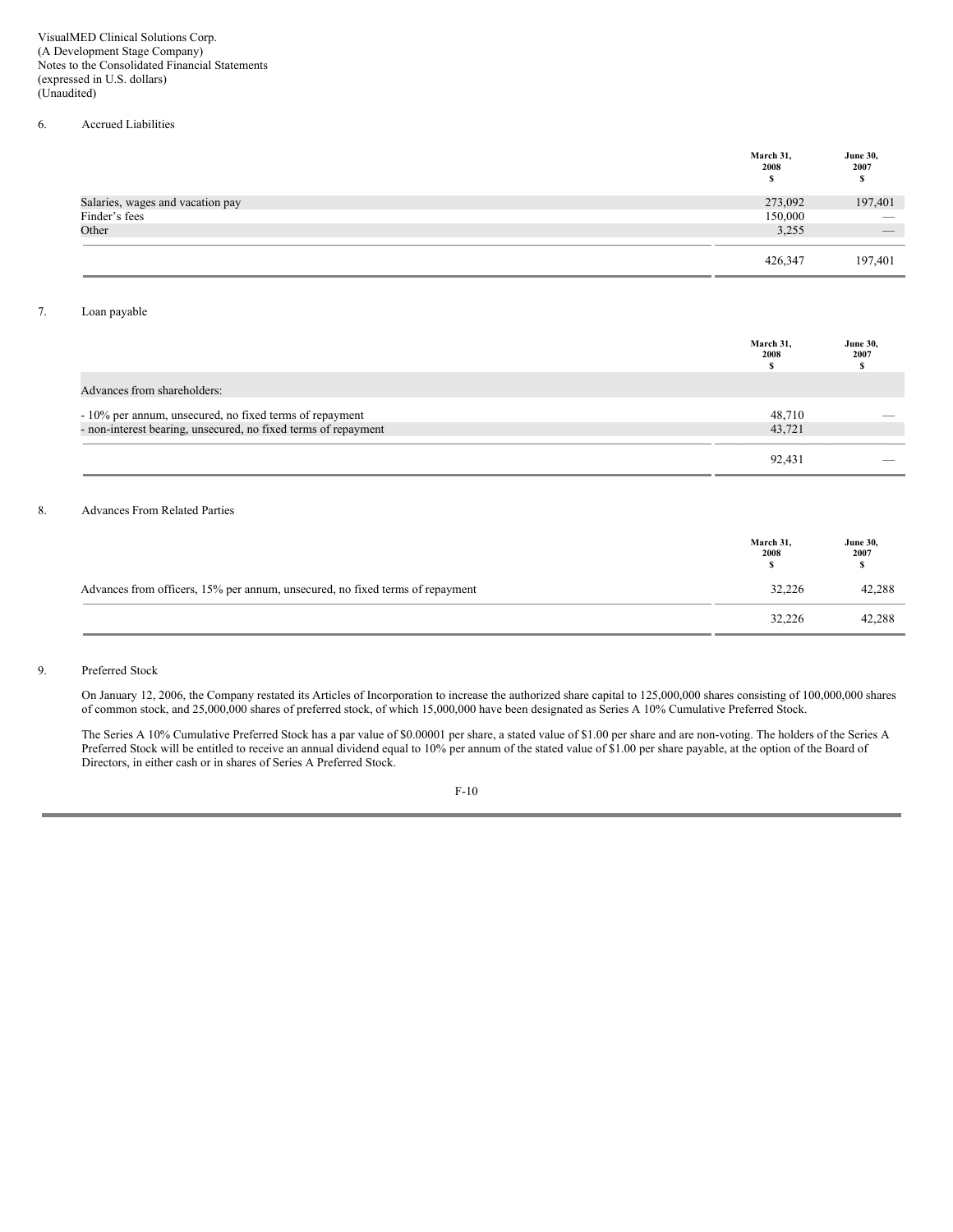#### 10. Common Stock

For the nine-month period ended March 31, 2008:

- a) On August 1, 2007, the Company issued 1,405,000 shares of common stock upon the exercise of 1,405,000 options at an exercise price of \$0.00001 per share.
- b) On August 15, 2007, the Company issued 985,000 shares of common stock upon the exercise of 985,000 options at an exercise price of \$0.00001 per share.
- c) On September 7, 2007, the Company issued 100,000 shares of common stock upon the exercise of 100,000 options at an exercise price of \$0.00001 per share.
- d) On October 9, 2007, the Company issued 2,070,000 shares of common stock upon the exercise of 2,070,000 options at an exercise price of \$0.00001 per share.
- e) On October 17, 2007, the Company issued 25,000 shares of common stock upon the exercise of 25,000 options at an exercise price of \$0.00001 per share.
- f) On November 1, 2007, the Company issued 250,000 shares of common stock upon the exercise of 250,000 options at an exercise price of \$0.00001 per share.
- g) On November 6, 2007, the Company issued 1,025,000 shares of common stock upon the exercise of 1,025,000 options at an exercise price of \$0.00001 per share.
- h) On November 20, 2007, the Company issued 1,700,000 shares of common stock upon the exercise of 1,700,000 options at an exercise price of \$0.00001 per share.
- i) On November 21, 2007, the Company issued 70,000 shares of common stock upon the exercise of 70,000 options at an exercise price of \$0.00001 per share.
- j) On December 4, 2007, the Company issued 64,500 shares of common stock upon the exercise of 64,500 options at an exercise price of \$0.00001 per share.

## 11. Share Purchase Warrants

The following table summarizes the continuity of the Company's warrants:

|                             | Number of<br>Warrants | Weighted<br>Average<br><b>Exercise Price</b><br>$\sqrt{2}$<br>æ |
|-----------------------------|-----------------------|-----------------------------------------------------------------|
| Outstanding, June 30, 2007  | 10,000,000            | 0.01                                                            |
| Issued                      | _                     | $\overline{\phantom{a}}$                                        |
| Expired                     | $-$                   | $-$                                                             |
|                             |                       |                                                                 |
| Outstanding, March 31, 2008 | 10,000,000            | 0.01                                                            |

At March 31, 2008, the following share purchase warrants were outstanding:

| Number of<br>Warrants | <b>Exercise</b><br>Price | <b>Expiry Date</b> |
|-----------------------|--------------------------|--------------------|
| 10,000,000            | \$ 0.01                  | March 30, 2012     |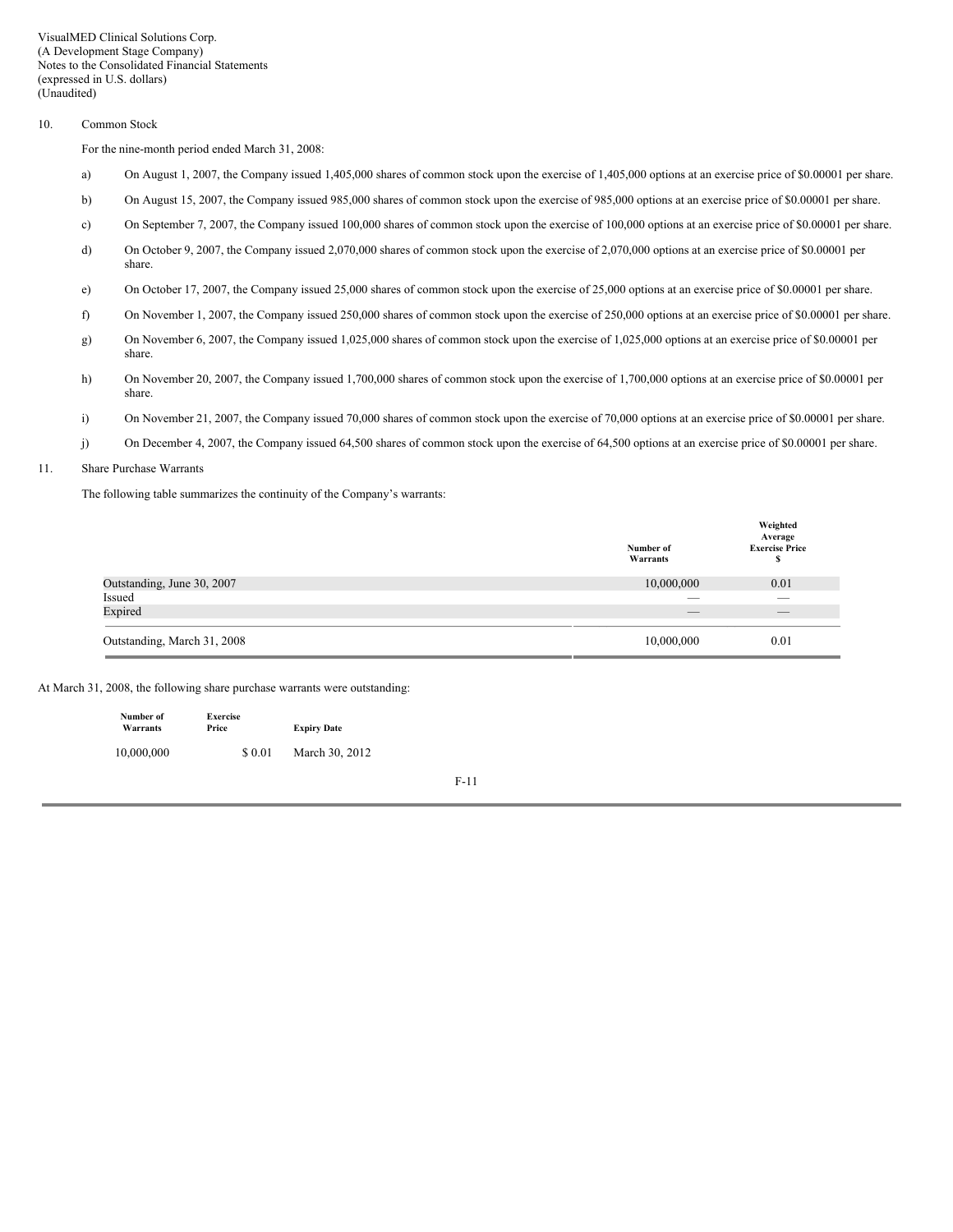#### 12. Stock Options

Effective October 4, 2006, the Company filed a Form S-8 Registration Statement in connection with its October 2006 Non-Qualified Stock Option Plan (the "October 2006 Plan") allowing for the direct award of stock or granting of stock options to directors, officers, employees and consultants to acquire up to a total of 2,000,000 shares of common stock. At March 31, 2008, the Company had no shares of common stock unissued pursuant to the plan.

Effective March 22, 2007, the Company filed a Form S-8 Registration Statement in connection with its March 2007 Non-Qualified Stock Option Plan (the "March 2007 Plan") allowing for the direct award of stock or granting of stock options to directors, officers, employees and consultants to acquire up to a total of 2,000,000 shares of common stock. At March 31, 2008, the Company had no shares of common stock unissued pursuant to the plan.

Effective July 24, 2007, the Company filed a Form S-8 Registration Statement in connection with its July 2007 Non-Qualified Stock Option Plan (the "July 2007 Plan") allowing for the direct award of stock or granting of stock options to directors, officers, employees and consultants to acquire up to a total of 6,500,000 shares of common stock. At March 31, 2008, the Company had no shares of common stock unissued pursuant to the plan.

Effective November 20, 2007, the Company filed a Form S-8 Registration Statement in connection with its November 2007 Non-Qualified Stock Option Plan (the "November 2007 Plan") allowing for the direct award of stock or granting of stock options to directors, officers, employees and consultants to acquire up to a total of 1,900,000 shares of common stock. At March 31, 2008, the Company had 30,000 shares of common stock unissued pursuant to the plan.

Effective February 27, 2008, the Company filed a Form S-8 Registration Statement in connection with its February 2008 Non-Qualified Stock Option Plan (the "February 2008 Plan") allowing for the direct award of stock or granting of stock options to directors, officers, employees and consultants to acquire up to a total of 2,300,000 shares of common stock. At March 31, 2008, the Company had 2,300,000 shares of common stock unissued pursuant to the plan.

The weighted average grant date fair value of stock options granted during the nine months ended March 31, 2008 and 2007 was \$0.32 and \$1.21, respectively. During the nine months ended March 31, 2008, the Company charged to operations stock-based compensation relating to the granting of options of \$2,725,337 (2007 -\$4,429,089).

A summary of the Company's stock option activity is as follows:

|                             | Number of<br><b>Shares</b> | <b>Weighted Average</b><br><b>Exercise Price</b><br>э | Weighted-Average<br>Remaining<br><b>Contractual Term</b> |    | Aggregate<br>Intrinsic<br>Value |
|-----------------------------|----------------------------|-------------------------------------------------------|----------------------------------------------------------|----|---------------------------------|
| Outstanding, June 30, 2007  | 1,340,000                  | 1.29                                                  |                                                          |    |                                 |
| Granted                     | 8,414,500                  | 0.02                                                  |                                                          |    |                                 |
| Exercised                   | (7,694,500)                | 0.00001                                               |                                                          |    |                                 |
| Cancelled                   | __                         | -                                                     |                                                          |    |                                 |
| Expired                     | (60,000)                   | $-$                                                   |                                                          |    |                                 |
| Outstanding, March 31, 2008 | 2,000,000                  | 0.88                                                  | 3.74                                                     | S  | 21,825                          |
| Exercisable, March 31, 2008 | 2,000,000                  | 0.88                                                  | 3.74                                                     | \$ | 21,825                          |

During the nine months ended March 31, 2008, the Company granted 8,414,500 stock options to purchase shares of common stock at a price below market of \$0.00001 per share with an intrinsic value of \$2,619,953.

The fair value of each option grant was estimated on the date of the grant using the Black-Scholes option pricing model with the following weighted average assumptions:

|                          | <b>Nine Months Ended</b><br>March 31,<br>2008 | <b>Nine Months Ended</b><br>March 31,<br>2007 |
|--------------------------|-----------------------------------------------|-----------------------------------------------|
| Expected dividend yield  | $0\%$                                         | $0\%$                                         |
| Expected volatility      | 123.34%                                       | 82%                                           |
| Expected life (in years) | 2.0                                           | 5.0                                           |
| Risk-free interest rate  | 3.86%                                         | $4.39\%$                                      |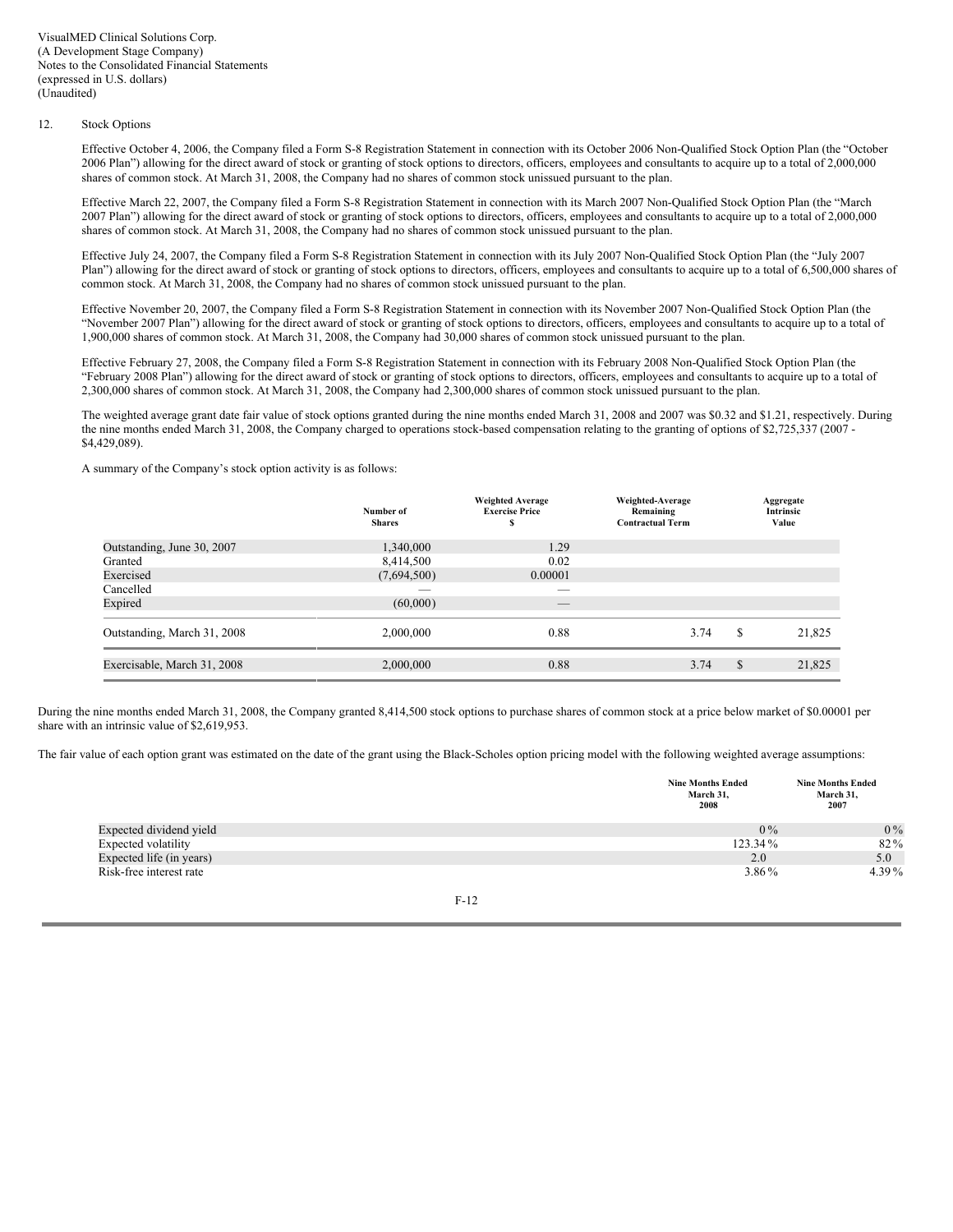#### 12. Stock Options (continued)

A summary of the status of the Company's nonvested shares as of March 31, 2008, and changes during the nine months ended March 31, 2008, is presented below:

| <b>Nonvested Shares</b>     | Number of<br><b>Shares</b> | <b>Weighted Average</b><br><b>Grant Date Fair</b><br>Value |
|-----------------------------|----------------------------|------------------------------------------------------------|
| Nonvested at July 1, 2007   | __                         | __                                                         |
| Granted                     | 8,414,500                  | 0.32                                                       |
| Vested                      | (8,414,500)                | (0.32)                                                     |
| Nonvested at March 31, 2008 | $\overline{\phantom{a}}$   |                                                            |

## 13. Segment Disclosures

The Company operates as one operating segment which is the sale of its suite of clinical software modules. The Chief Executive Officer is the Company's Chief Operating Decision Maker (CODM) as defined by SFAS 131, "*Disclosure about Segments of an Enterprise and Related Information.*" The CODM allocates resources and assesses the performance of the Company based on the results of operations.

## 14. Commitments

a) In November 2004, the Company entered into a lease agreement for office premises at a rate of \$86,000 (CDN\$88,265) per annum including property taxes, insurance and other operating expenses, for a five year term expiring on September 30, 2009, with an option to renew for an additional five years. During the nine-month period ended March 31, 2008, the Company incurred rent expense of \$44,300. Future payments for the next five fiscal years are as follows:

|      | S       |
|------|---------|
| 2008 | 21,500  |
| 2009 | 86,000  |
| 2010 | 28,700  |
| 2011 |         |
| 2012 |         |
|      |         |
|      | 136,200 |

- b) On June 5, 2006, the Company entered into an automobile lease for a term of 48 months. The monthly payments are \$654 (CAD\$651) ending May 5, 2010.
- c) On November 13, 2006, the Company entered into an investor relations agreement with a consultant and issued 200,000 shares of common stock with a fair value of \$360,000 which was included in general and administrative expense during the year ended June 30, 2007. The Company has also agreed to issue the following: 100,000 shares of common stock when the Company's stock trades at \$2.50 per share, 100,000 shares of common stock when the Company's stock trades at \$3.25 per share, and 100,000 shares of common stock when the Company's stock trades at \$3.75 per share. The contingently issuable shares have been recorded in general and administrative expense at a fair value of \$540,000 and in additional paid-in capital in accordance with EITF 96-18, "*Accounting* for Equity Instruments That Are Issued to Other Than Employees for Acquiring, or in Conjunction With Selling, Goods or Services" and EITF 00-19 "*Accounting for Derivative Financial Instruments Indexed to, and Potentially Settled in, a Company's Own Stock*".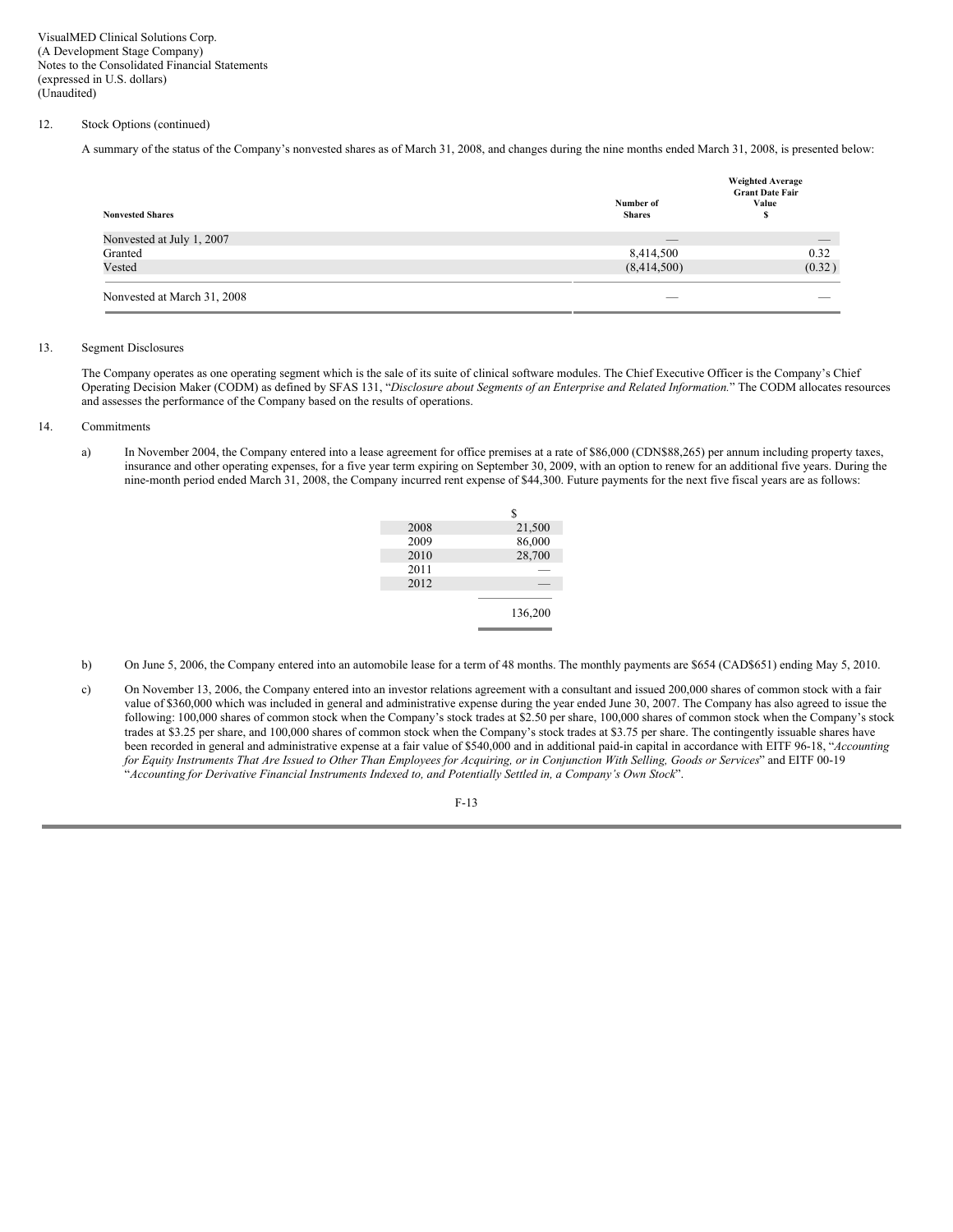#### 15. Geographic Information and Major Customers

|                                        | <b>Nine Months</b><br>Ended<br>March 31,<br>2008<br>S | <b>Nine Months</b><br>Ended<br>March 31,<br>2007<br>э |
|----------------------------------------|-------------------------------------------------------|-------------------------------------------------------|
| Revenues from external customers:      |                                                       |                                                       |
| <b>United States</b>                   | 81,207                                                | 27,542                                                |
| Canada                                 | 617,664                                               |                                                       |
|                                        |                                                       |                                                       |
| Total revenues from external customers | 698,871                                               | 27,542                                                |

All long-lived assets are domiciled in Canada. During the nine months ended March 31, 2008, the Company recognized \$698,871 (2007 - \$27,542) of revenue from the licensing of software and technology. For the nine months ended March, 31, 2008, revenue from one customer represented 63% (2007 – 57%) of total revenue and from a second customer represented 21% (2007 – 43%) of total revenue.

## 16. Contingency

On March 20, 2008, a legal action was commenced in Quebec, Canada against the Company seeking payment in the amount of \$150,000 and 140,941 common shares of the Company pursuant to a finder fees agreement. The Company has accrued \$150,000 and believes the claim to the 140,941 shares are without merit and will defend its position.

## 17. Subsequent Events

(a) The Company issued 125,000 shares of common stock upon the exercise of stock options at an exercise price of \$0.00001 per share.

(b) The Company granted 125,000 stock options to acquire common shares exercisable at \$0.00001 per share for 3 months. These grants were made pursuant to the February 2008 Plan.

(c) The Company received unsecured loans totalling \$48,710 (Cdn\$50,000) from third parties which are non-interest bearing and due on demand.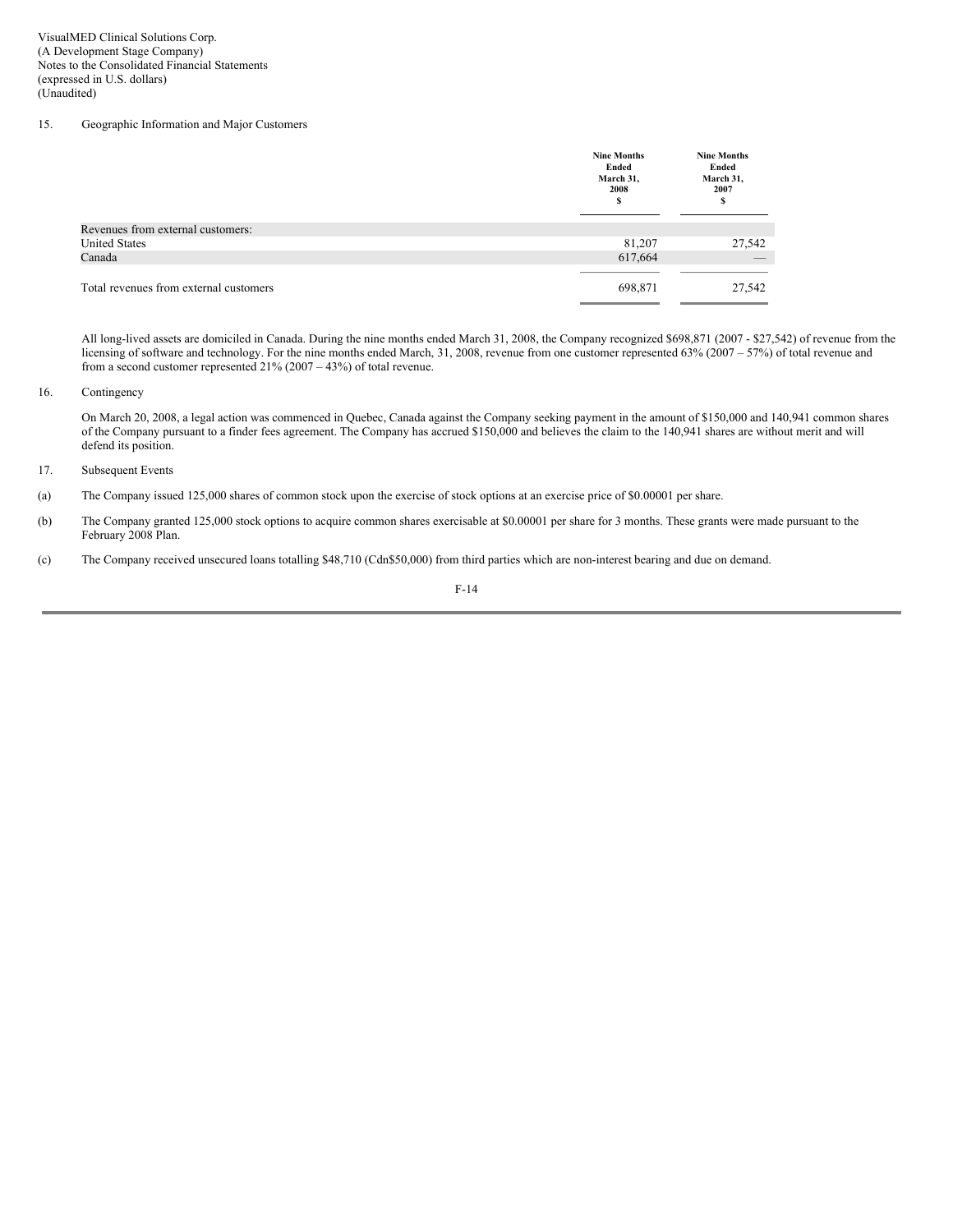**ITEM 2 MANAGEMENT'S DISCUSSION AND ANALYSIS AND PLAN OF OPERATIONS**

#### **Overview**

Our major focus remains the diversification and expansion of the application of our technology into new areas of the healthcare industry. Target markets remain independent clinics, including specialized corporate healthcare providers, and oncology specialty facilities such as the Segal Cancer Center. These system deployments are rapid, costeffective and have a much shorter sales cycle than when dealing with hospitals regarding the fully integrated VisualMED Clinical Information System.

Due to our efforts to adapt the existing technology and the opening of these new markets, we have begun to reduce our operating expenses.

At March 31, 2008, the Company had a working capital deficiency of \$2,635,306 and had incurred losses of \$32,195,847 since inception. These factors raise substantial doubt about our ability to continue as a going concern without raising significant additional capital or generating significant revenue in the upcoming fiscal year.

We incurred losses of \$474,481 for the three months ending March 31 2008. This compares to \$10,630,206 in the comparable prior year period. The components of these losses were costs associated with sales and marketing, research and development, customer service and general administration. We also incurred professional expenses, depreciation and filing fees.

Operating expenses for the three months ending March 31, 2008 were \$630,761.

## **Marketing Strategy and Recent Developments**

We continue to work closely with Plexo group and Medical.MD on the first subscriber-based internet health record for private healthcare clinics. VisualONCOLOGY, our stand alone oncology module, is successfully operating at the Segal Cancer Center in Montreal. It remains the only fully integrated clinical cancer module on the market.

Our current association with the Segal Cancer Center and the McGill University Department of Oncology has started to result in further contracts of our VisualONCOLOGY module. These contracts include St. Mary's Hospital and the Ville Marie Breast Clinic, both of Montreal.

As of the date of filing, we expect our installed base to have reached 7 sites by the end of calendar 2008, with oncology leading the way. We continue to move away from concentrating on full-hospital deployments, with the inherent delays and long sales cycles associated with large healthcare bureaucracies, and focus on smaller, faster implementations in the private sector. We continue to pursue the opportunities that our growing client base provides, and management is confident our client base will continue to grow at an accelerated pace, with a fully diversified revenue stream fuelled by the activities of Medical.MD's subscriber-based internet health record, VisualONCOLOGY, and our installed sites in Texas, Michigan and Kansas. We now expect our developing oncology activities to help create a coordinated market for VisualANESTHESIOLOGY, as these two modules are complimentary.

A further revenue branch is being explored, as we have begun to market parts of the VisualMED's diverse abilities to help large pharmaceutical companies better control data and results from the clinical trial process used in developing and monitoring new drugs.

| ł |
|---|
|   |
|   |
|   |
|   |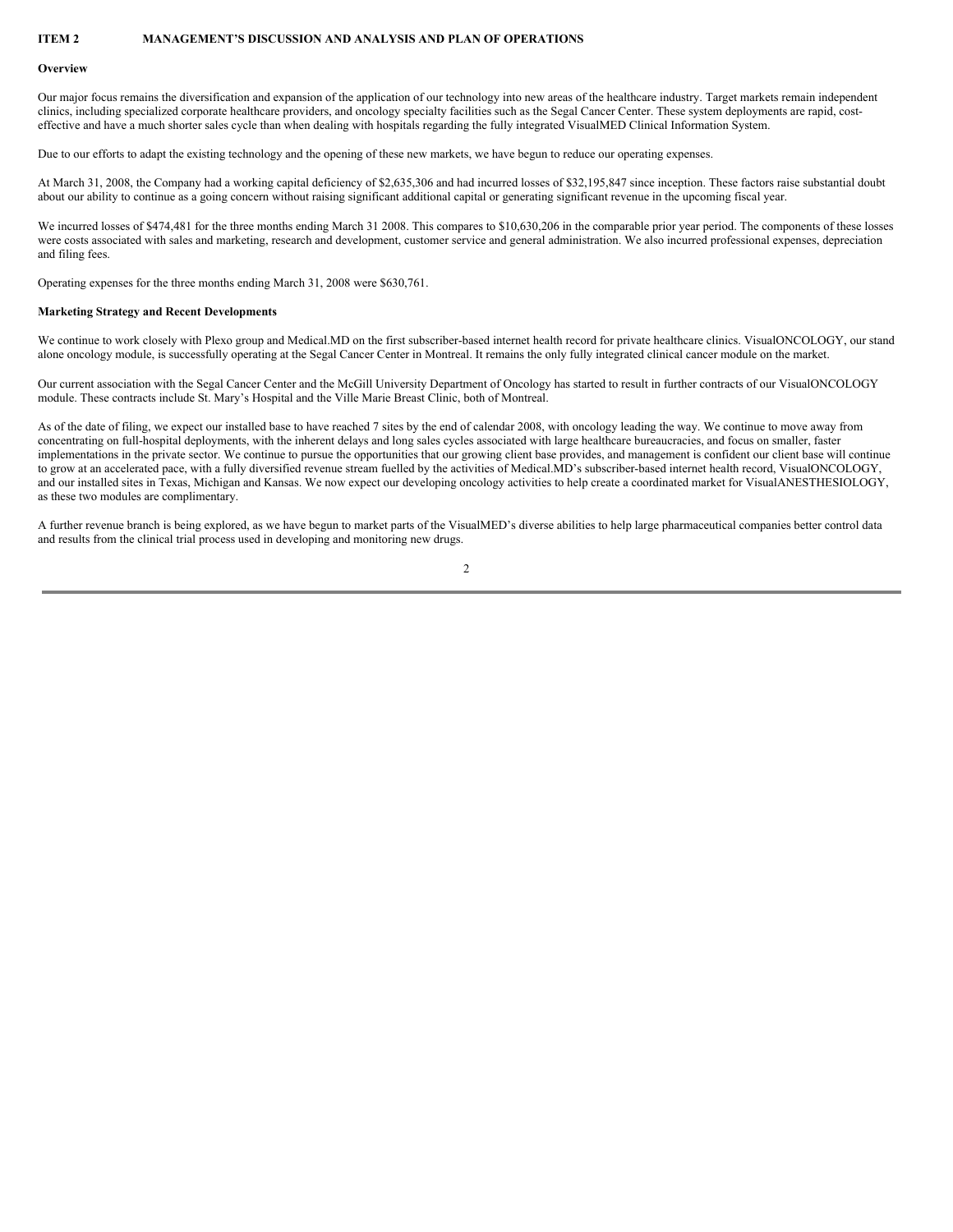In the interim, our new stand alone modules are more easily affordable to prospective clients, including small practices, clinics and private specialty facilities whose decision making timeframe is much shorter than regular hospitals: typically months instead of years.

Management remains confident that the VisualMED brand, with its highly rated clinical functionality and rich content, is by now well known within the medical community. When healthcare institutions are prepared to fully comply with recent and active legislation, and adhere to federally mandated operational reform programs, VisualMED's traditional software solutions will find no shortage of customers.

Negotiations with several hospital management groups in Europe continue to make progress. Our brand and market presence with some decision-making bodies are now well established in France and Italy. We have rekindled some of our key relationships with major French teaching hospitals, and are preparing for another major marketing effort in France. Another Italian change of government will now delay once again our ongoing efforts to obtain a national contract, however our key relationships with Italian medical leaders remains intact and we remain hopeful for a multi-hospital implementation to conclude our 2-year sales drive.

VisualMED has been selected as a participant in the upcoming Oncology EHR Workshop being presented as part of the 2008 meeting of the American Society of Clinical Oncology (ASCO) in Chicago, May 30 – June 3. Twenty-five vendors were invited to the pre-selection evaluation, of whom ten were selected to present. Vendors were required to meet a number of rigorous criteria appropriate to oncology electronic patient records and prescriptions. Such records are used by health care providers to manage cancer patient care over timeframes ranging from months to years. Of note, VisualMED is the only "new" vendor added to the list of last year's participants. It is anticipated that each vendor will do between 50 and 100 presentations over the course of the 3-day event, making this event an extremely time- and cost-efficient marketing and sales opportunity.

#### **Financial Condition, Liquidity and Capital Resources**

During the three months ending March 31 2008, we recognized revenue of \$186,873 from licensing of our product.

At March 31, 2008, we had a working capital deficiency of \$2,635,306, compared to a working capital deficiency of \$1,511,763 at June 30, 2007.

We had a net loss of \$474,481 and \$10,630,206 for the three month periods ending March 31, 2008 and 2007 respectively.

At March 31, 2008 our total assets were \$200,984, as compared to total assets of \$467,873 at June 30, 2007.

At March 31, 2008 we had pre-paid expenses of \$26,189. This amount consists of Rent and Property Taxes of \$14,805, a Trade Show for \$7,000 and security deposit on an automobile lease of \$4,384.

At March 31 2008, our total liabilities were \$2,806,995, as compared to total liabilities of \$1,928,446 at June 30, 2007.

We will need to raise additional equity/debt financing to sustain operations over the next 12 months. Our auditors have expressed substantial doubt about our ability to continue as a going concern in their audit report that was included in Form 10-KSB for the fiscal year ended June 30, 2007.

3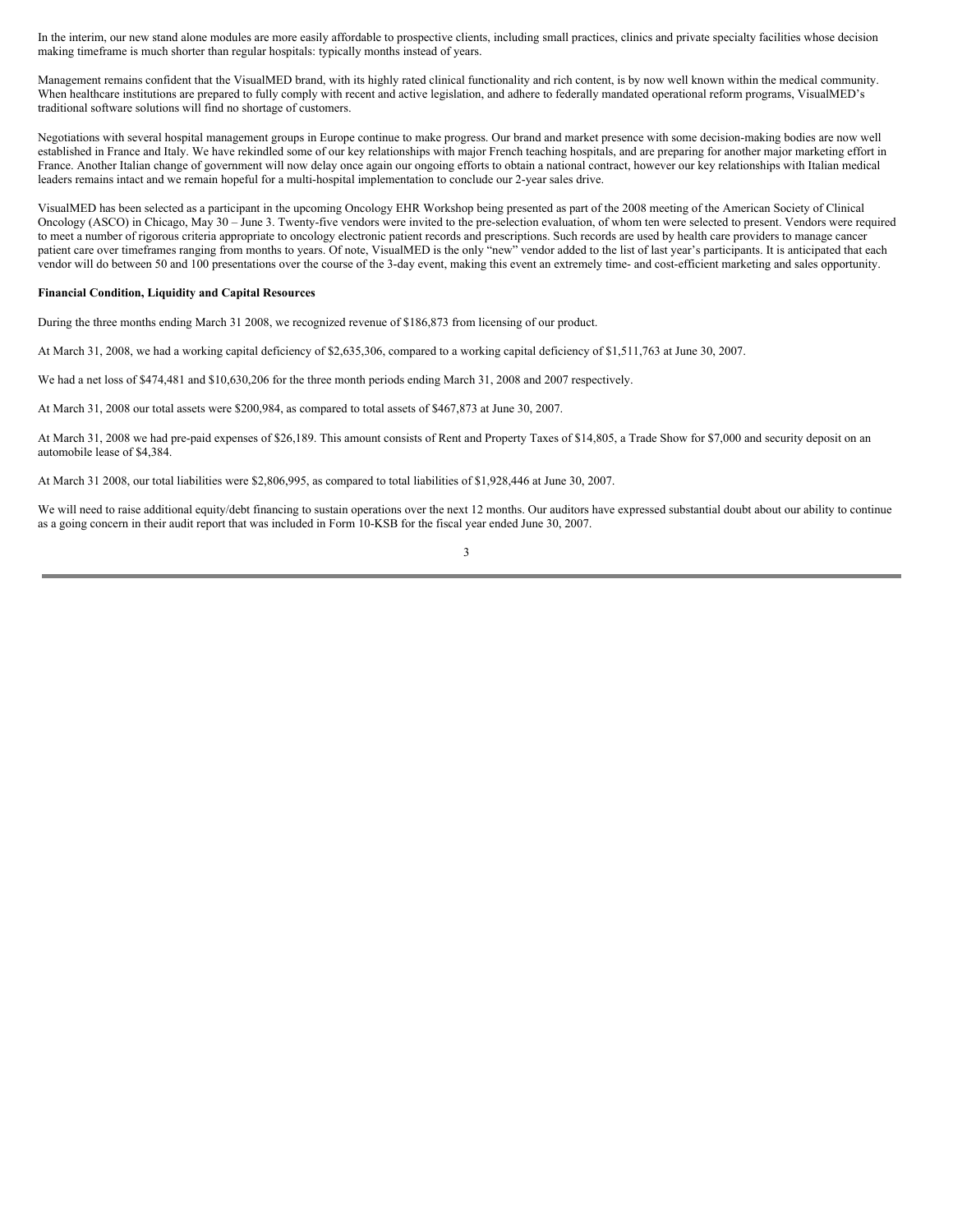#### **Critical Accounting Policies**

Our discussion and analysis of financial condition and results of operations are based upon the Consolidated Financial Statements, which have been prepared in accordance with accounting principles generally accepted in the United States of America. The preparation of Consolidated Financial Statements require management to make estimates and judgments that affect the reported amounts of assets and liabilities, revenues and expenses and disclosures on the date of the Consolidated Financial Statements. On an on-going basis, we evaluate our estimates, including, but not limited to, those related to revenue recognition.

We use authoritative pronouncements, historical experience and other assumptions as the basis for making judgments. Actual results could differ from those estimates. Critical accounting policies identified are as follows:

#### **Long-Lived Assets**

In accordance with SFAS No. 144, "Accounting for the Impairment or Disposal of Long-Lived Assets", we test long-lived assets or asset groups for recoverability when events or changes in circumstances indicate that their carrying amount may not be recoverable. Circumstances which could trigger a review include, but are not limited to: significant decreases in the market price of the asset; significant adverse changes in the business climate or legal factors; accumulation of costs significantly

Recoverability is assessed based on the carrying amount of the asset and its fair value which is generally determined based on the sum of the undiscounted cash flows expected to result from the use and the eventual disposal of the asset, as well as specific appraisal in certain instances. An impairment loss is recognized when the carrying amount is not recoverable and exceeds fair value.

## **Foreign Currency Transactions/Balances**

Our functional and reporting currency is the United States dollar. The functional currency of the Company's subsidiary is the Canadian dollar. The financial statements of this subsidiary are translated to United States dollars in accordance with SFAS No. 52, "*Foreign Currency Translation* ", using period-end rates of exchange for assets and liabilities, and average rates of exchange for the period for revenues and expenses. Translation gains (losses) are recorded in accumulated other comprehensive income (loss) as a component of stockholders' equity. Foreign currency transaction gains and losses are included in current operations.

#### **Revenue Recognition**

The Company recognizes revenue related to sales and licensing of medical software in accordance with Statement of Position No. 97-2, "Software Revenue Recognition" ("SOP 97-2"), as amended by Statement of Position No. 98-9, "Software Revenue Recognition with Respect to Certain Arrangements". Pursuant to SOP 97-2 and Staff Accounting Bulletin No. 104 "Revenue Recognition", revenue will only be recognized when the price is fixed or determinable, persuasive evidence of an arrangement exists, the service is performed, and collectability is reasonably assured. The Company's revenue contracts are accounted for in conformity with Accounting Research Bulletin No. 45 "Long-Term Construction-Type Contracts" ("ARB 45"), using the relevant guidance in SOP 81-1 "Accounting for Performance of Construction-Type and Certain Production-Type Contracts", unless specified criteria for separate accounting for any service element are met. The Company uses the completed contract method to recognize revenue from long term service contracts. Licensing revenue is recognized if all revenue

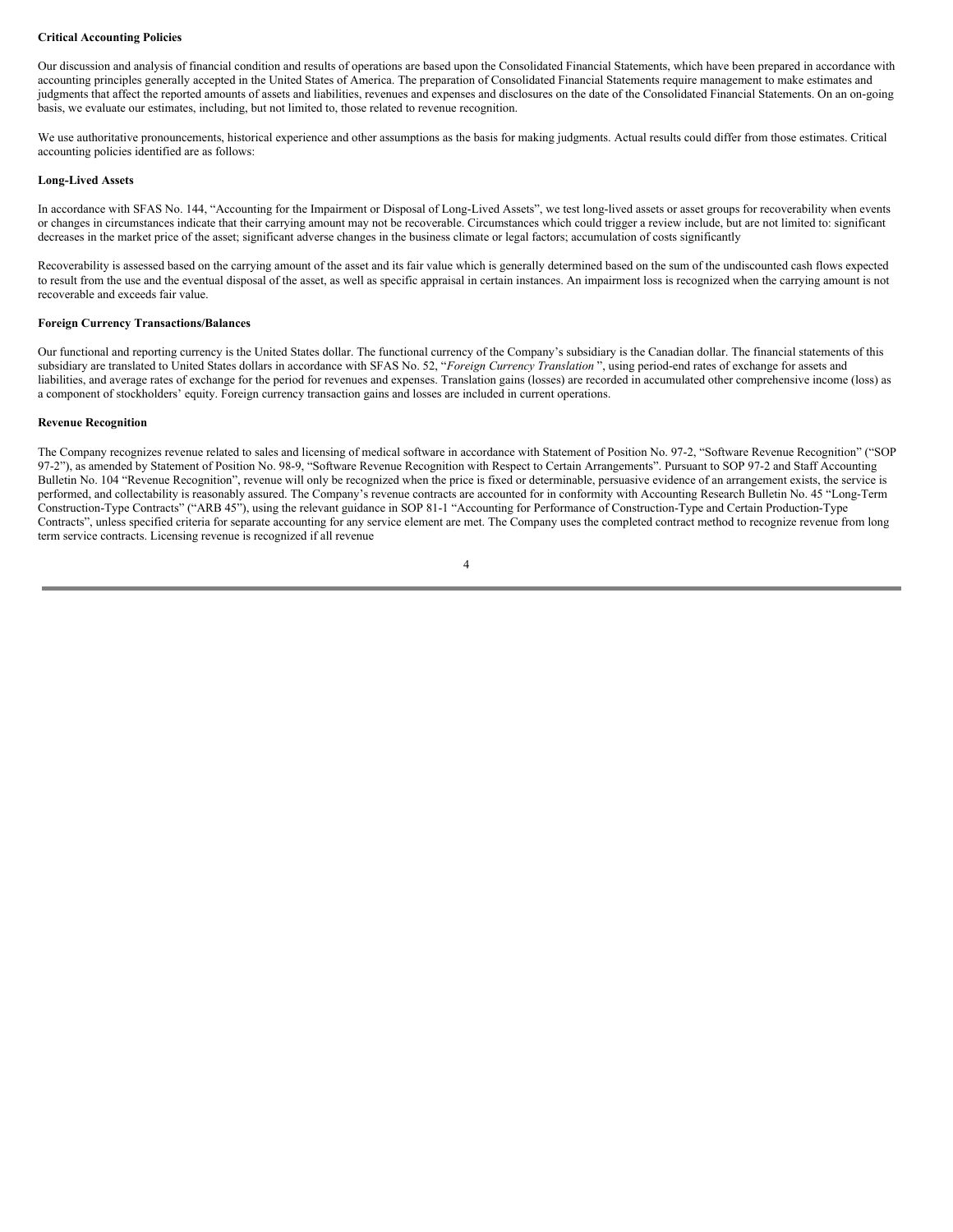recognition criteria pursuant to SAB 104 are met. The Company also follows the guidance in Emerging Issues Task Force ("EITF") Issue No. 00-21 "Revenue Arrangements with Multiple Deliverables" relating to the separability of deliverables included in an arrangement into different units of accounting and the allocation of an arrangement's consideration to those units of accounting. It does not address when revenue should be recognized for the units of accounting.

Incremental direct costs related to contract acquisition and origination, which result in deferred revenue, are expensed as incurred. Any significant customer accounts that are not reasonably assured to be collected are excluded from revenues. During the year ended June 30, 2007, the Company licensed technology to a customer for \$1,410,600 (\$1,500,000 CAD). At March 31, 2008, \$986,865 (\$1,013,000 CAD) has been excluded from revenues as collectability was considered by management to not be reasonably assured. During the nine month period ended March 31, 2008, the Company recognized revenue of \$441,541 related to a \$2,200,000 contract with a customer. Revenue was recognized since customer acceptance or the work completed was obtained and the Company has no further obligations related to this portion of the contract.

#### **Disclosure Regarding Forward-Looking Statements**

Certain statements contained in this quarterly report on Form 10–QSB/A constitute forward-looking statements within the meaning of Section 21E of the Securities Exchange Act of 1934 and the Private Securities Litigation Reform Act of 1995. Such forward-looking statements involve known and unknown risks, uncertainties and other factors which may cause deviations in actual results, performance or achievements to be materially different from any future results, performance or achievement expressed or implied. Such factors include but are not limited to: market and customer acceptance of and satisfaction with our products, market demand for our products; fluctuations in foreign currency markets; the use of estimates in the preparation of our financial statements; the impact of competitive products and pricing in our field; the ability to develop and launch new products in a timely fashion; government and industry regulatory environment; fluctuations in operating results, including, but not limited to, spending on research and development, spending on sales and marketing activities, spending on technical and product support; and other risks outlined in previous filings with the Securities and Exchange Commission, and in this quarterly report on Form 10-QSB/A. The words "believe," "expect," "may," "anticipate," "intend" and "plan" and similar expressions identify forward-looking statements. Such statements are subject to risks and uncertainties that cannot be quantified and, consequently, actual results may differ materially from those expressed or implied by such forward-looking statements. You are cautioned not to place undue reliance on these forward-looking statements. The terms "Company," "we," "us," "our," "VisualMED" and "the Registrant" refer to VisualMED Clinical Solutions Corp., a Nevada corporation, and its subsidiaries.

Factors that could cause actual results to differ from those expressed in forward-looking statements include, but are not limited to:

- Our limited operating history;
- Our auditors have issued a going concern opinion. Therefore we may not be able to achieve our objectives and may have to suspend or cease operations;
- Because we have historically incurred losses and these losses may increase in the future, we must begin generating a profit from our operations. If we do not begin generating a profit we may have to suspend or cease operations;
- We have experienced a history of losses and expect to incur future losses. Therefore, we must continue to raise money from investors to fund our operations. If we are unable to fund our operations, we will cease doing business;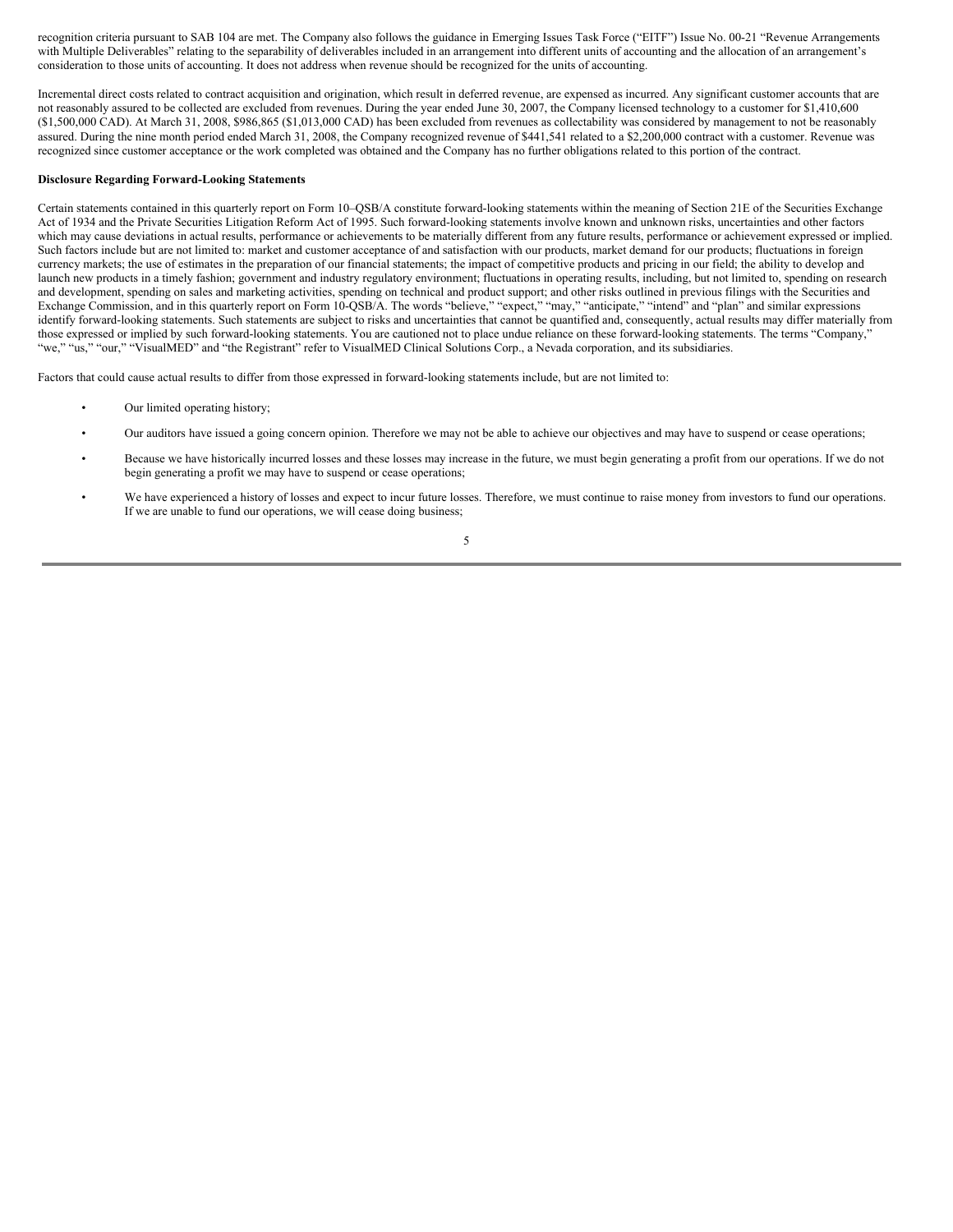- Because we depend on a limited number of third parties to manufacture and supply critical components for our products and services, if a third party manufacturer should cease operations or refuse to sell components to us, we may have to suspend or cease operations;
- If we cannot deliver the VisualMED systems our customers demand, we will be unable to attract customers, which would likely result in a loss of income and eventually a termination of our operations;
- Competition from companies with already established marketing links to our potential customers may adversely affect our ability to market our products;
- Our parent company has significant influence over our corporate decisions;
- Because we do not have any patents, we rely on trade secrets, confidentiality agreements and contractual agreements, which may not be adequate to protect our proprietary interests. If our proprietary interests are divulged to the public, our operations may be adversely impacted and we may have to cease operations;
- Third parties may claim that our current or future products or services infringe their proprietary rights or assert other claims against us;
- Fluctuations in the value of foreign currencies could result in increased product costs and operating expenses;
- We must be able to respond to rapidly changing technology, services and standards in order to remain competitive;
- Because the market for our common stock is limited, our investors may not be able to resell their shares of common stock;
- Because our common stock is subject to penny stock rules, the liquidity of investments may be restricted.

6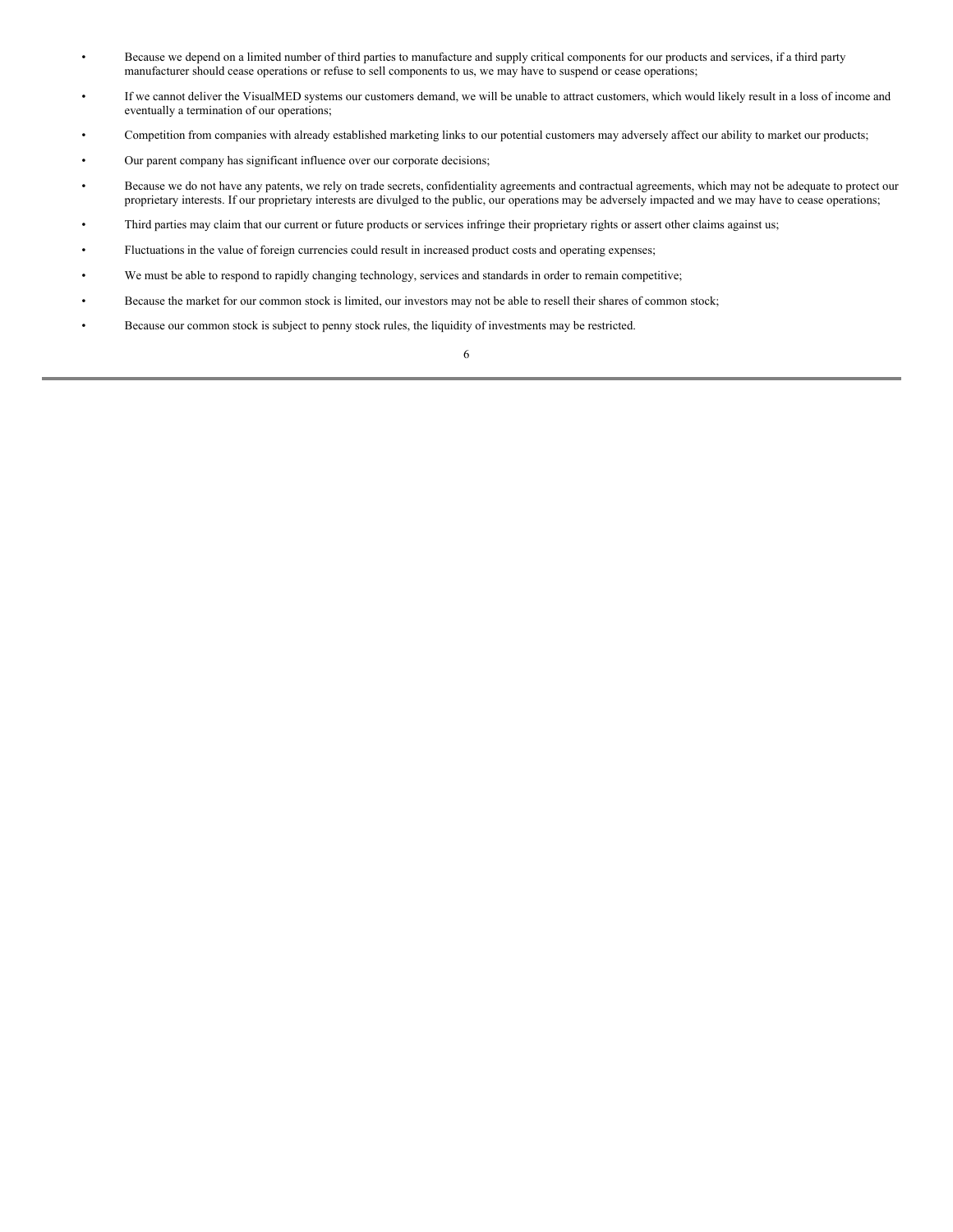## **ITEM 3 CONTROLS AND PROCEDURES**

As of the end of the period covered by this report, under the supervision and with the participation of our management, including Gerard Dab, our Chief Executive Officer, and Larry Kurlender, our Chief Financial Officer, we have evaluated the effectiveness of our disclosure controls and procedures (as defined in Rule 13a-15(e) of the Securities and Exchange Act of 1934 (Exchange Act)). Based on that evaluation, our Chief Executive Officer and our Chief Financial Officer have concluded that these disclosure controls and procedures are effective to ensure that information required to be disclosed in our annual reports filed under the Exchange Act is recorded, processed, summarized and reported within the time periods specified in Securities Exchange Commission rules and forms. There were no changes in our internal control over financial reporting during the fiscal quarter ended March 31, 2008 that have materially affected, or are reasonably likely to materially affect, our internal control over financial reporting.

Our officers believe that our disclosure controls and procedures are effective to ensure that information required to be disclosed in the reports that VisualMED files or submits under the Exchange Act is accumulated and communicated to management, including our Chief Executive Officer and our Chief Financial Officer in order to allow timely decisions regarding required disclosure. There are frequent daily communications among all of our executives, including Chief Executive Officer, Chief Financial Officer, Chief Operating Officer, President and our Vice President for Finance. All of our budgetary decisions and all of our billing and other expenditures require the written, signed approval of at least three of our executives. All issues regarding disclosures and procedures are discussed in a timely fashion, including all financial and other key operational information. Current disclosure controls and procedures are governed by the Board of Directors, and any changes to such controls and procedures must be made with the Board's approval.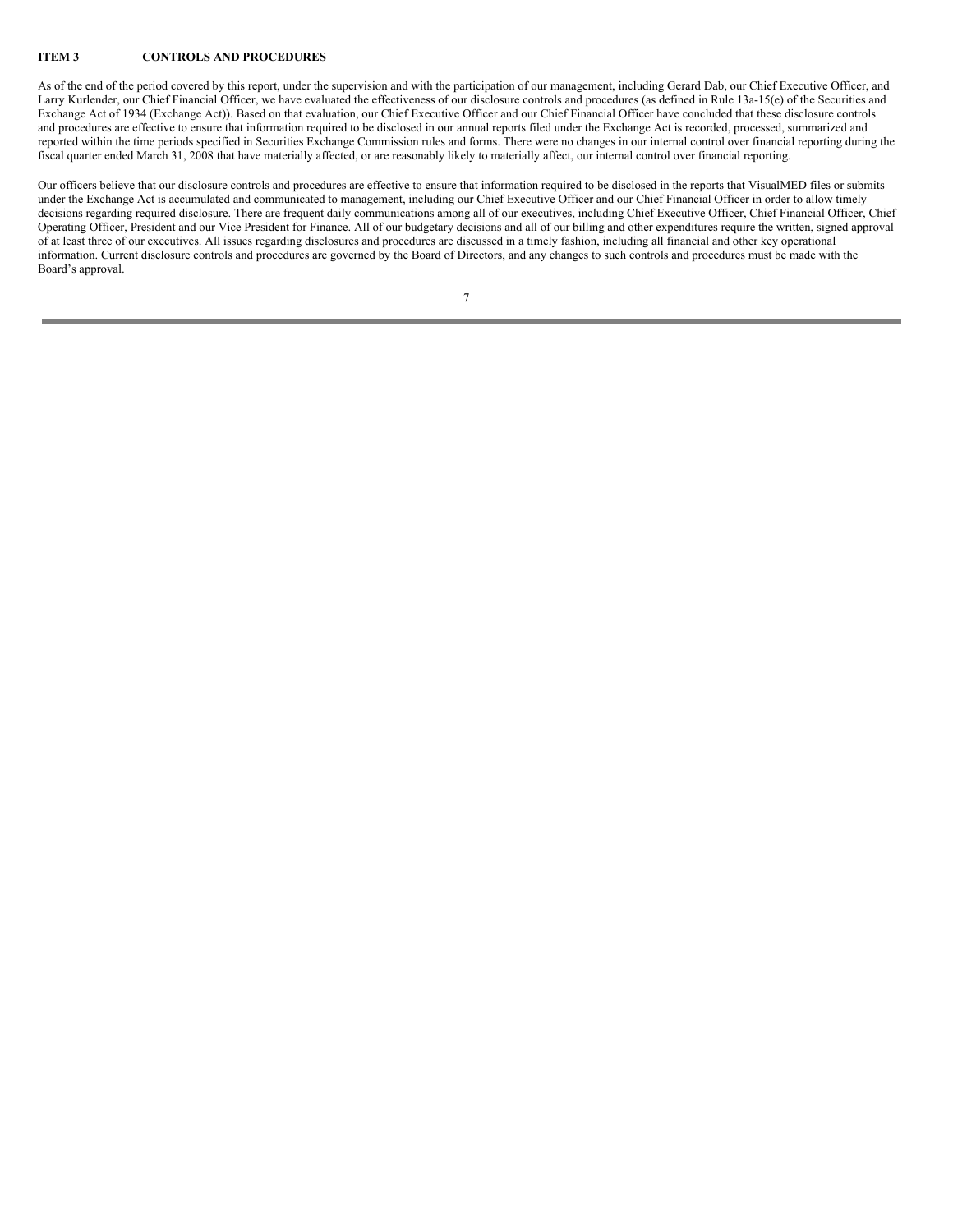## **PART II**

# **ITEM 1 LEGAL PROCEEDINGS**

On March 20, 2008, a legal action was commenced in Quebec, Canada against the Company seeking payment in the amount of \$150,000 and 140,941 common shares of the Company pursuant to a finder fees agreement. The Company has accrued \$150,000 and believes the claim to the 140,941 shares are without merit and will defend its position.

| <b>ITEM2</b>    | UNREGISTERED SALES OF EQUITY SECURITIES AND USE OF PROCEEDS                                                                                                                                                 |
|-----------------|-------------------------------------------------------------------------------------------------------------------------------------------------------------------------------------------------------------|
| None            |                                                                                                                                                                                                             |
| <b>ITEM3</b>    | <b>DEFAULTS UPON SENIOR SECURITIES</b>                                                                                                                                                                      |
| None            |                                                                                                                                                                                                             |
| <b>ITEM 4</b>   | <b>SUBMISSION OF MATTERS TO A VOTE OF SECURITY HOLDERS</b>                                                                                                                                                  |
| None            |                                                                                                                                                                                                             |
| ITEM 6          | <b>EXHIBITS AND REPORTS ON FORM 8-K</b>                                                                                                                                                                     |
| (a)             |                                                                                                                                                                                                             |
| <b>Exhibits</b> | Description                                                                                                                                                                                                 |
|                 |                                                                                                                                                                                                             |
| 3.1             | Articles of Incorporation (incorporated by reference to Exhibit 3.1 to the Company's Registration Statement on Form SB-2 (Registration No. 333–94835)<br>filed with the SEC on January 18, 2001).           |
| 3.2             | Amendment to the Articles of Incorporation (incorporated by reference to Exhibit 3.2 to the Company's Quarterly Report on Form 10–OSB filed with the<br>SEC on February 22, 2005).                          |
| 3.3             | By-Laws (incorporated by reference to Exhibit 3.2 to the Company's Registration Statement on Form SB-2 (Registration No. 333-94835) filed with the SEC<br>on January 18, 2001                               |
| 3.4             | VisualMED Clinical Solutions Corp. November 2007 Nonqualified Stock Option Plan (incorporated by reference to the Company's Registration Statement<br>on Form S-8 filed with the SEC on November 20, 2007). |
| 3.5             | VisualMED Clinical Solutions Corp. July 2007 Nonqualified Stock Option Plan (incorporated by reference to the Company's Registration Statement on<br>Form S-8 filed with                                    |

8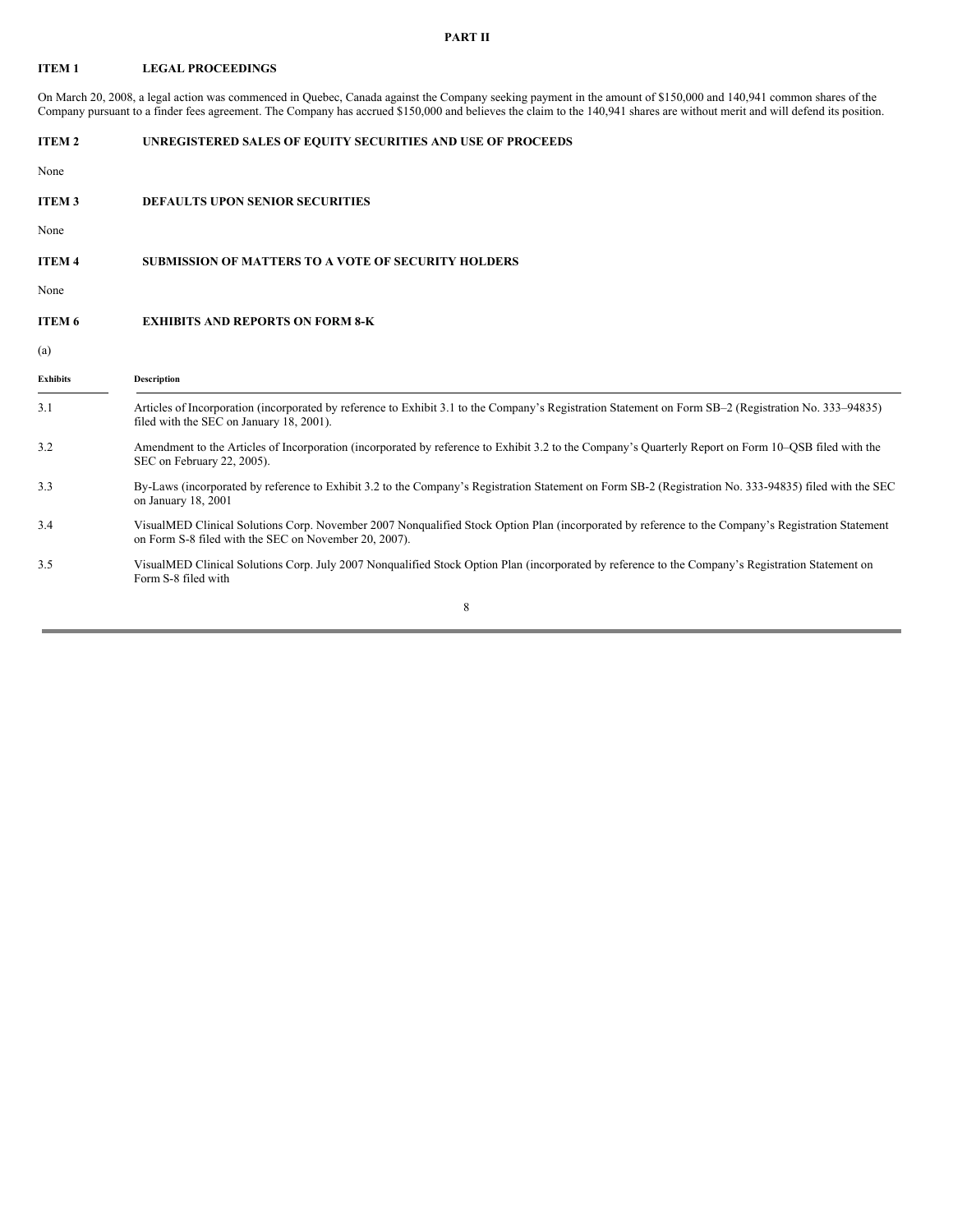the SEC on July 24, 2007).

- 3.6 Regulation FD Disclosure (incorporated by reference to Form 8-K filed with the SEC on November 8, 2007)
- 3.7 VisualMED Clinical Solutions Corp. February 2008 Nonqualified Stock Option Plan (incorporated by reference to the Company's Registration Statement on Form S-8 filed with the SEC on March 6, 2008).
- 31.1 Certification of Principal Executive Officer pursuant to Rule 13a-15(e) and Rule 15d-15(e), promulgated under the Securities and Exchange Act of 1934, as amended.
- 31.2 Certification of Principal Financial Officer pursuant to Rule 13a-15(e) and Rule 15d-15(e), promulgated under the Securities and Exchange Act of 1934, as amended.
- 32.1 Certification pursuant to 18 U.S.C. Section 1350, as adopted pursuant to Section 906 of the Sarbanes-Oxley Act of 2002 (Principal Executive Officer).
- 32.2 Certification pursuant to 18 U.S.C. Section 1350, as adopted pursuant to Section 906 of the Sarbanes-Oxley Act of 2002 (Principal Financial Officer).

9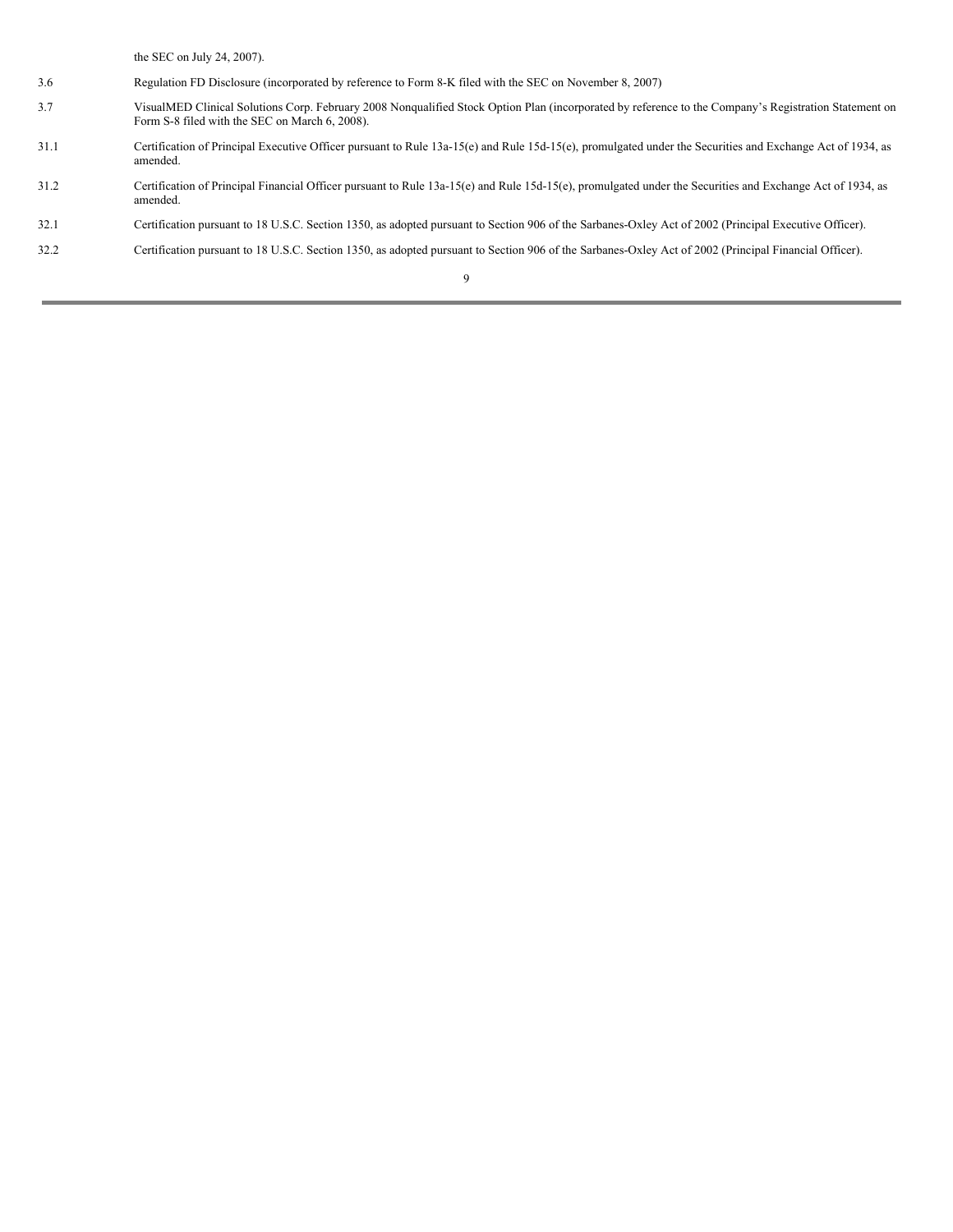#### **SIGNATURES**

Pursuant to the requirements of Section 13 or 15(d) of the Securities and Exchange Act of 1934, the Registrant has duly caused this report to be signed on its behalf by the undersigned, thereunto duly authorized, on this  $13<sup>th</sup>$  day of May, 2008.

## **VISUALMED CLINICAL SOLUTIONS CORP. (Registrant)**

By: /s/ Gerard Dab

Gerard Dab Principal Executive Officer, Secretary and a member of the Board of Directors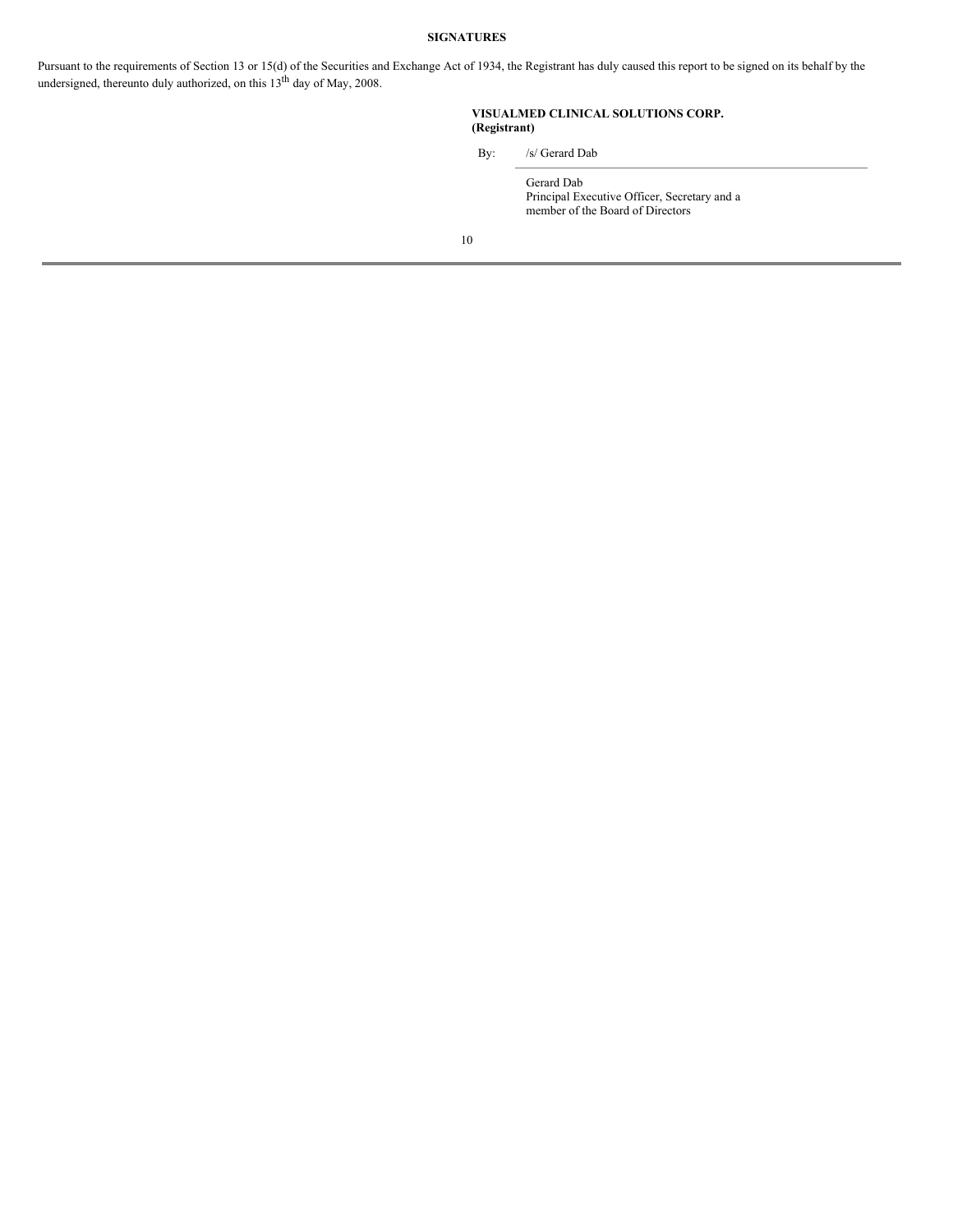I, Gerard Dab, certify that:

- 1. I have reviewed this quarterly report on Form 10-QSB of VisualMED Clinical Solutions Corp.
- 2. Based on my knowledge, this report does not contain any untrue statement of a material fact or omit to state a material fact necessary to make the statements made, in light of the circumstances under which such statements were made, not misleading with respect to the period covered by this report;
- 3. Based on my knowledge, the financial statements, and other financial information included in this report, fairly present in all material respects the financial condition, results of operations and cash flows of the registrant as of, and for, the periods presented in this report;
- 4. The registrant's other certifying officer and I are responsible for establishing and maintaining disclosure controls and procedures (as defined in Exchange Act Rules 13a-15(e) and 15d-15(e)) for the registrant and have:
	- (a) Designed such disclosure controls and procedures, or caused such disclosure controls and procedures to be designed under our supervision, to ensure that material information relating to the registrant, including its consolidated subsidiaries, is made known to us by others within those entities, particularly during the period in which this report is being prepared;
	- (b) Evaluated the effectiveness of the registrant's disclosure controls and procedures and presented in this report our conclusions about the effectiveness of the disclosure controls and procedures, as of the end of the period covered by this report based on such evaluation; and
	- (c) Disclosed in this report any change in the registrant's internal control over financial reporting that occurred during the registrant's most recent fiscal quarter (the registrant's fourth fiscal quarter in the case of an annual report) that has materially affected, or is reasonably likely to materially affect, the registrant's internal control over financial reporting; and
- 5. The registrant's other certifying officer and I have disclosed, based on our most recent evaluation of internal control over financial reporting, to the registrant's auditors and the audit committee of the registrant's board of directors (or persons performing the equivalent functions):
	- (a) all significant deficiencies and material weaknesses in the design or operation of internal control over financial reporting which are reasonably likely to adversely affect the registrant's ability to record, process, summarize and report financial information; and
	- (b) any fraud, whether or not material, that involves management or other employees who have a significant role in the registrant's internal control over financial reporting.

Date: May 13th, 2008

*/s/ Gerard Dab*

Name: Gerard Dab Title: Principal Executive Officer, Secretary and a member of the Board of Directors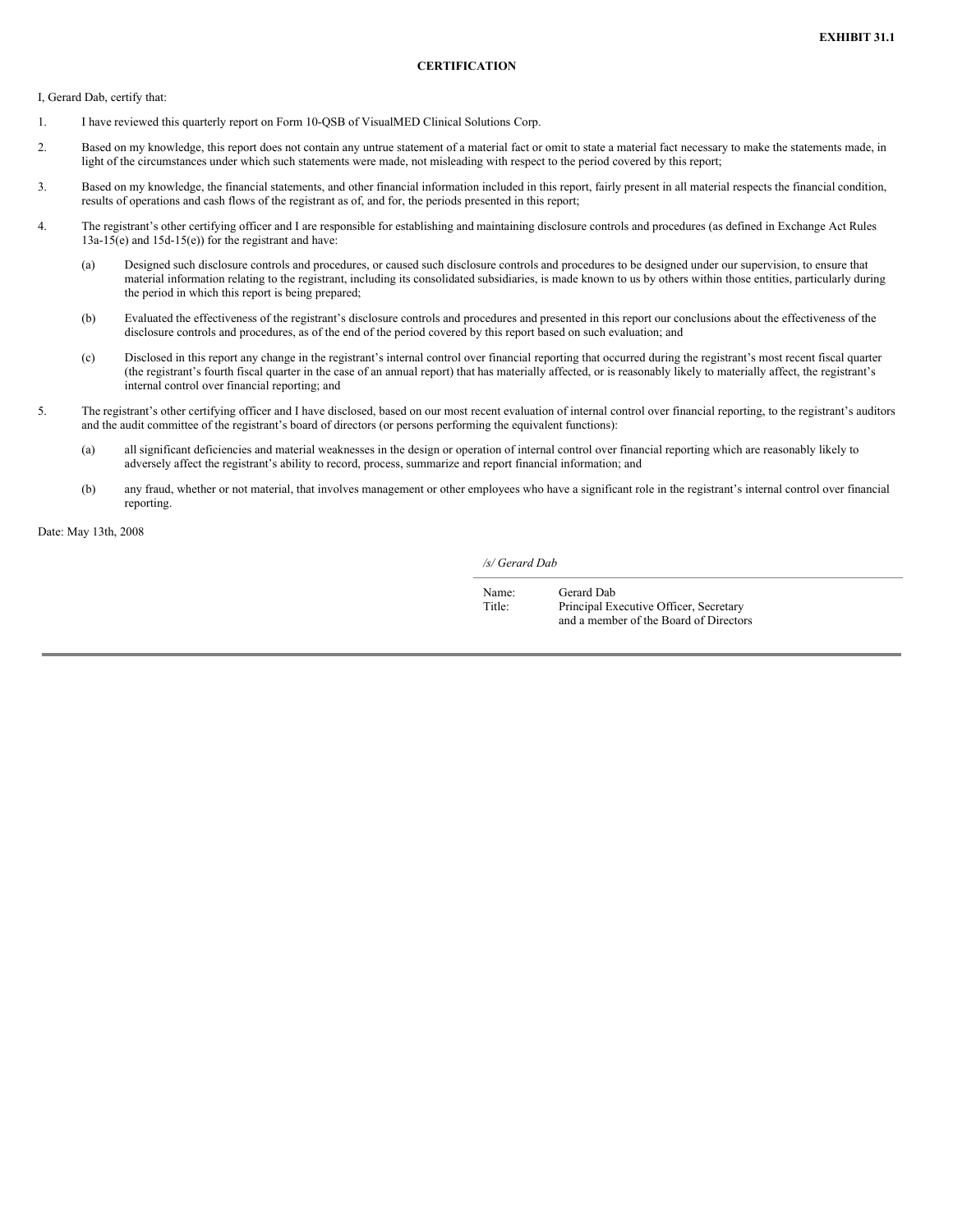I, Larry Kurlender, certify that:

- 1. I have reviewed this quarterly report on Form 10-QSB of VisualMED Clinical Solutions Corp.
- 2. Based on my knowledge, this report does not contain any untrue statement of a material fact or omit to state a material fact necessary to make the statements made, in light of the circumstances under which such statements were made, not misleading with respect to the period covered by this report;
- 3. Based on my knowledge, the financial statements, and other financial information included in this report, fairly present in all material respects the financial condition, results of operations and cash flows of the registrant as of, and for, the periods presented in this report;
- 4. The registrant's other certifying officer and I are responsible for establishing and maintaining disclosure controls and procedures (as defined in Exchange Act Rules 13a-15(e) and 15d-15(e)) for the registrant and have:
	- (a) Designed such disclosure controls and procedures, or caused such disclosure controls and procedures to be designed under our supervision, to ensure that material information relating to the registrant, including its consolidated subsidiaries, is made known to us by others within those entities, particularly during the period in which this report is being prepared;
	- (b) Evaluated the effectiveness of the registrant's disclosure controls and procedures and presented in this report our conclusions about the effectiveness of the disclosure controls and procedures, as of the end of the period covered by this report based on such evaluation; and
	- (c) Disclosed in this report any change in the registrant's internal control over financial reporting that occurred during the registrant's most recent fiscal quarter (the registrant's fourth fiscal quarter in the case of an annual report) that has materially affected, or is reasonably likely to materially affect, the registrant's internal control over financial reporting; and
- 5. The registrant's other certifying officer and I have disclosed, based on our most recent evaluation of internal control over financial reporting, to the registrant's auditors and the audit committee of the registrant's board of directors (or persons performing the equivalent functions):
	- (a) all significant deficiencies and material weaknesses in the design or operation of internal control over financial reporting which are reasonably likely to adversely affect the registrant's ability to record, process, summarize and report financial information; and
	- (b) any fraud, whether or not material, that involves management or other employees who have a significant role in the registrant's internal control over financial reporting.

Date: May 13th, 2008

*/s/ Larry Kurlender*

Name: Larry Kurlender Title: Principal Financial Officer, Principal Accounting Officer and Treasurer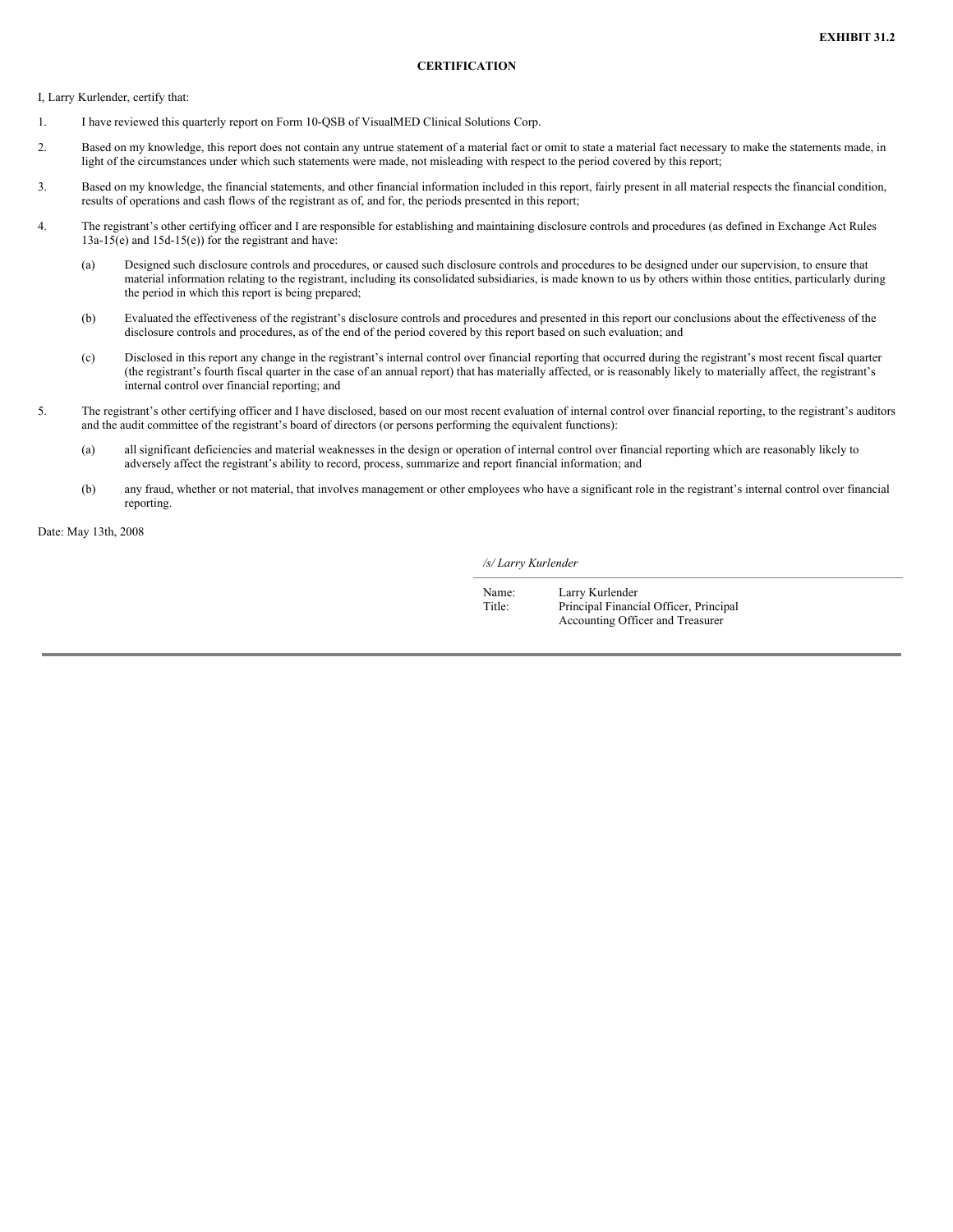#### **CERTIFICATION PURSUANT TO 18 U.S.C. SECTION 1350, AS ADOPTED PURSUANT TO SECTION 906 OF THE SARBANES-OXLEY ACT OF 2002**

In connection with the Quarterly Report on Form 10-QSB of**VisualMED Clinical Solutions Corp.**(the "Company") for the quarter ended March 31, 2008, as filed with the Securities and Exchange Commission on the date hereof (the "Report"), I, Gerard Dab, Principal Executive Officer, Secretary and a member of the Board of Directors of the Company, certify, pursuant to 18 U.S.C. Section 1350, as adopted pursuant to Section 906 of the Sarbanes-Oxley Act of 2002, that:

(1) The Report fully complies with the requirements of Section 13(a) or 15(d) of the Securities Exchange Act of 1934 (15 U.S.C. 78m or 78o(d)); and

(2) The information contained in this Report fairly presents, in all material respects, the financial condition and results of operations of the Company.

*/s/ Gerard Dab*

Name: Gerard Dab Title: Principal Executive Officer, Secretary and a member of the Board of Directors

May 13th, 2008

This certification accompanies the Report pursuant to Section 906 of the Sarbanes-Oxley Act of 2002 and shall not, except to the extent required by the Sarbanes-Oxley Act of 2002, be deemed filed by the Company for purposes of Section 18 of the Securities Exchange Act of 1934 (15 U.S.C. 78r), as amended.